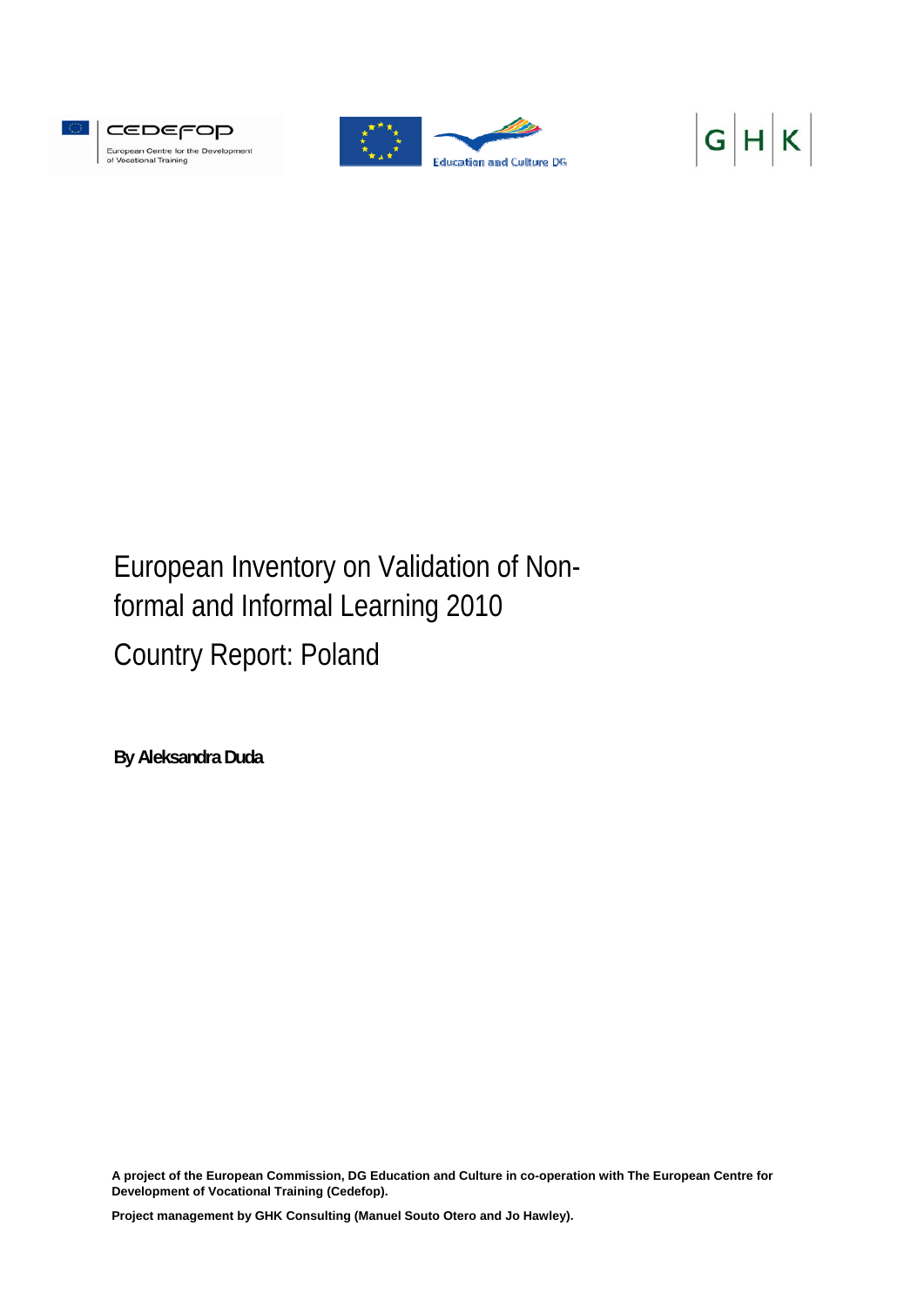# **CONTENTS**

| 1   |                                                                                                     |  |
|-----|-----------------------------------------------------------------------------------------------------|--|
| 2   |                                                                                                     |  |
| 2.1 |                                                                                                     |  |
| 2.2 | Relationship with the existing/ developing qualifications framework and information on standards    |  |
|     |                                                                                                     |  |
| 2.3 |                                                                                                     |  |
| 2.4 | Division of responsibilities (national, regional, local, provider level) according to the different |  |
|     |                                                                                                     |  |
| 2.5 |                                                                                                     |  |
| 2.6 | Link between validation and the existing/developing credit system, unit-based or modularised        |  |
|     |                                                                                                     |  |
| 2.7 |                                                                                                     |  |
| 2.8 |                                                                                                     |  |
| 3   |                                                                                                     |  |
| 3.1 |                                                                                                     |  |
| 3.2 | Role of existing information, advice and guidance networks / institutions 15                        |  |
| 3.3 |                                                                                                     |  |
| 3.4 |                                                                                                     |  |
| 3.5 |                                                                                                     |  |
| 4   |                                                                                                     |  |
| 4.1 |                                                                                                     |  |
| 4.2 |                                                                                                     |  |
| 4.3 |                                                                                                     |  |
| 4.4 |                                                                                                     |  |
| 4.5 |                                                                                                     |  |
| 5   |                                                                                                     |  |
| 5.1 |                                                                                                     |  |
| 5.2 |                                                                                                     |  |
| 6   |                                                                                                     |  |
| 6.1 |                                                                                                     |  |
| 6.2 |                                                                                                     |  |
| 7   |                                                                                                     |  |
| 8   |                                                                                                     |  |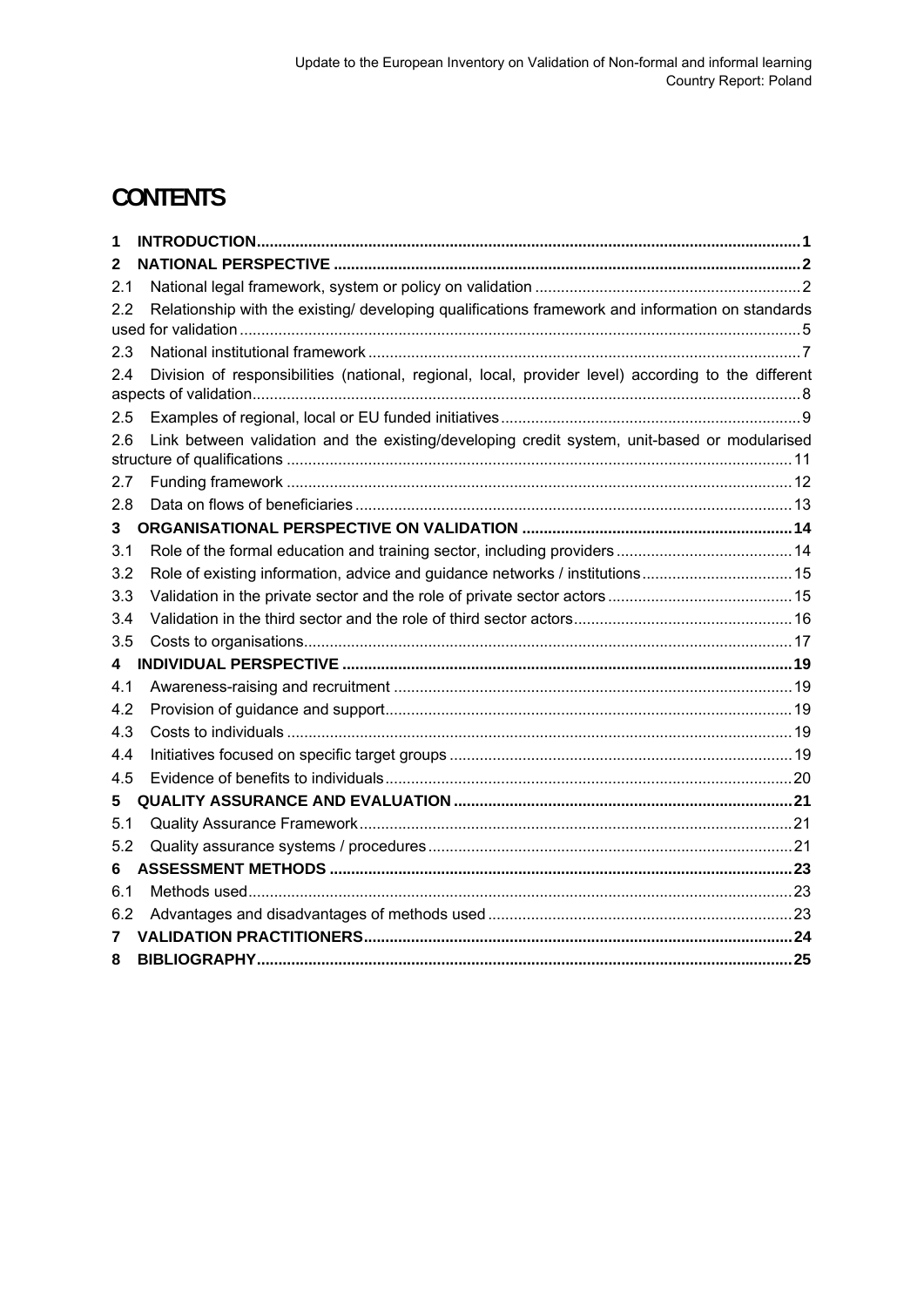### **1 INTRODUCTION**

This country report is one of the final outputs of the 2010 update to the European Inventory on Validation of Non-formal and Informal Learning. It has been prepared by a national country expert but has also been 'quality assured' by key stakeholders from the country. The update has been based on a number of key steps:

- 1. Existing information from the 2007 Inventory country report has been restructured and checked against other European and international sources through desk research;
- 2. In-country desk research has been carried out to provide a further update on developments since 2007;
- 3. Up to three interviews with stakeholders have been carried out and / or information has been collected via e-mail correspondence with relevant stakeholders.

The following quality assurance process has also been carried out and the report has been amended in line with relevant comments / feedback:

- 1. Internal quality checks on the language / style of the report have been carried out by the core GHK team.
- 2. Internal quality checks on the content have been carried out by the core GHK team;
- 3. External quality checks have been requested from up to three relevant stakeholders;
- 4. The report has been revised in line with comments / feedback from the above checks, then published on the Inventory website;
- 5. Feedback submitted via the website will be verified through desk research / consultation with relevant QA contacts and where appropriate, further updates will be made.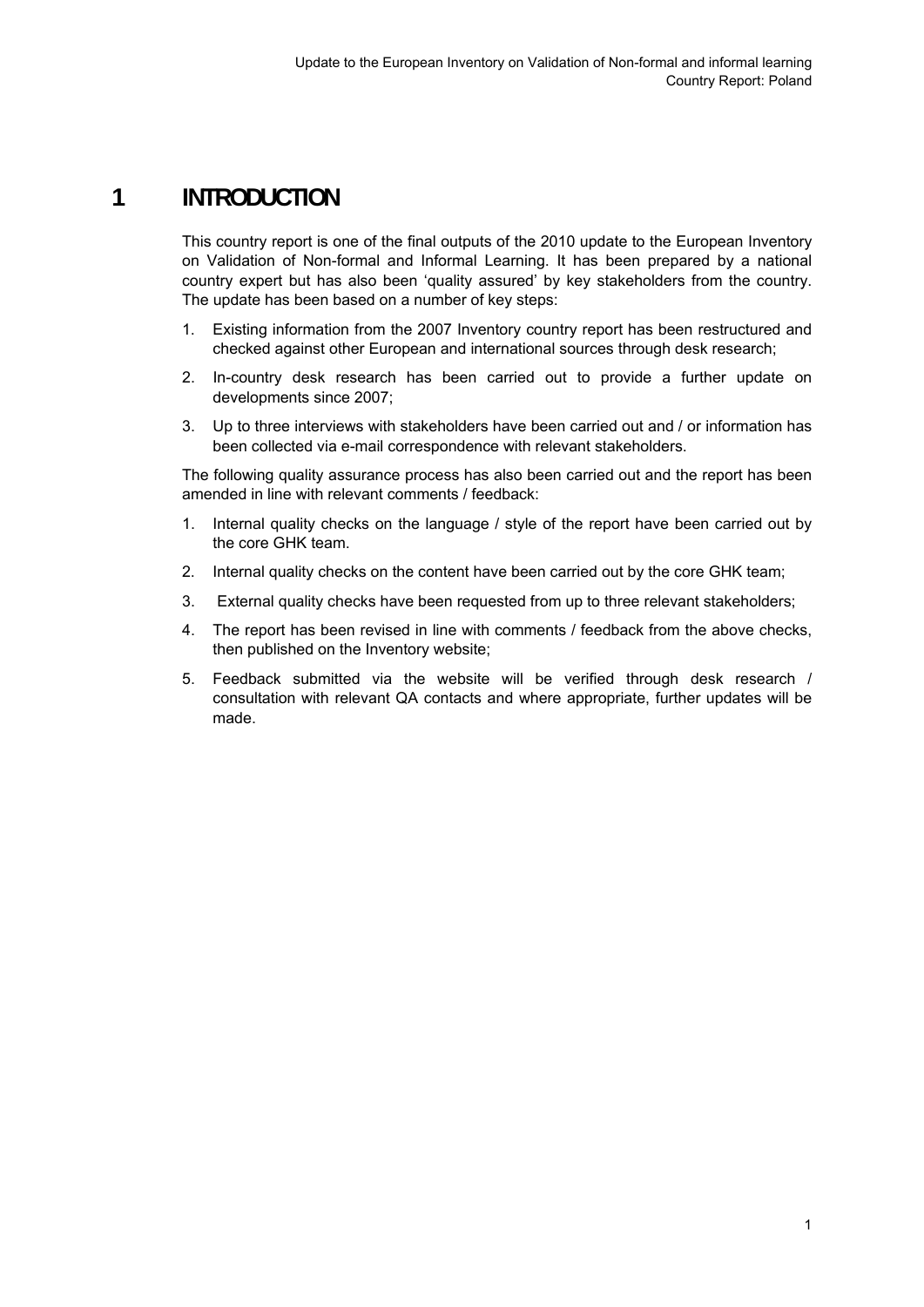# **2 NATIONAL PERSPECTIVE**

### **2.1 National legal framework, system or policy on validation**

In Poland, one cannot yet speak of a system of validation and recognition of learning outcomes acquired through informal learning or non-formal learning processes. The current legal framework in the field of education does not define the concept of validation and thus there are no regulations at central level addressing validation of learning outcomes achieved in a mode other than formal education. Exams and certificates confirm the acquisition of knowledge within the framework of formal education, understood as school and university education, and non-formal learning, understood as learning through courses and other forms of training.<sup>1</sup> As such, this report provides information on the plans in place to work towards the introduction of a system of validation, the educational infrastructure in place to support this and the provision of non-formal training in Poland.

The Polish learning culture remains dominated by learning in a formal context, where formal qualifications verified on the basis of examinations are still preferred. The prevailing presumption in the current system is that only the completion of an education or training cycle can provide knowledge and skills that allow the participant to be awarded a certificate confirming his or her competences. In consequence, the underestimated value of practical, especially non-formal and informal training creates one of the key obstacles for increasing the current low work supply among people under the age of 25 and those who are 45 and older.<sup>2</sup> This is further confirmed by official results in reaching European benchmarks for 2010 that are to guide progress on the Education and Training 2010 Work Programme.<sup>3</sup> Although Poland has relatively easily reached the values established for four (out of five) benchmarks for the development of education in Europe, the rate for non-formal adult education still remains low compared to the EU average. $4$ 

This is one of the reasons why the importance of the validation of informal and non-formal learning outcomes is gaining recognition in Poland. The legal environment has been gradually adjusting to meet the demands in this respect and different aspects of non-formal education are regulated by separate legislation:

- the Act of 27 June 2003 amending the Educational System Act;
- Regulation of the Minister of National Education and Sport on accreditation of centres providing continuing education in out-of-school forms of 20 December 2003;
- Regulation of the Minister of Education and Science of 3 February 2006 on arrangements for adults acquiring and broadening general knowledge, professional or vocational skills and qualifications in non-school settings;

 1 Non-formal learning is understood here as intentional on the part of a learner but not provided by an education and training institution representing the established formal education system. Informal learning, in turn, is a non-structured learning process that results from everyday activities and experience related to work (but outside formal and non-formal job training), family life or leisure, usually unintentional on the part of the learner (based on definitions proposed by the European Commission, Okoń W. in New pedagogical dictionary and European Funds Portal).

<sup>&</sup>lt;sup>2</sup> Diagnosis of the Poland 2030 Report, http://www.mlodziez.org.pl/s/p/aktualnosci/45/455/Stanislaw\_Drzazdzewski\_3.pdf

 $3$  Participation of adults (25-64) in non-formal and informal learning is one of five indicators in the field of education and training, which reflects Member States' performance in reaching the Lisbon Strategy objectives. Accordingly, the validation of non-formal and informal learning constitutes a key element of the EU's actions to support education and training.

 $4$  For instance, the rate reached 4.4% in 2004, 5% in 2005, 4.9% in 2006, 4.7% in 2007 - 5.1%, and 5.2%in 2009. $4$  In comparison, the corresponding average for the European Union in 2006 - 2009 oscillates around 12% (GUS, The economic activity of Poland's population, II quarter 2009, Warsaw 2009, p. 89)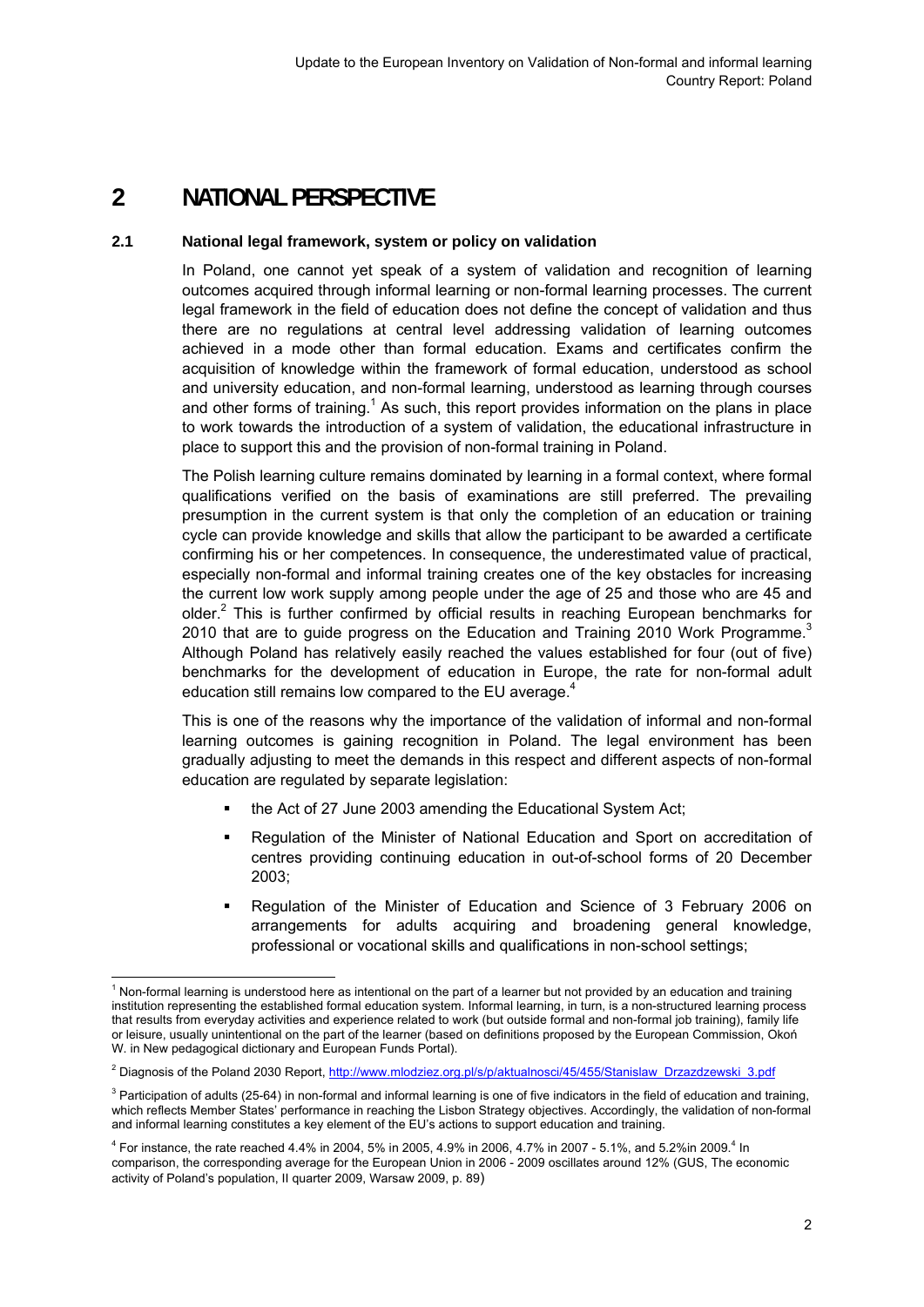- the Act on Promotion of Employment and Institutions of the Labour Market of 20 April 2004; with subsequent amendments;
- the Act on economic activity freedom of 2 July 2004; with subsequent amendments; and
- the Labour Code of 26 June 1974, with subsequent amendments.

In particular, the legislation from 2006 adopted specific arrangements whereby professional/vocational skills acquired through employment can be validated through qualification examinations. The new regulation also introduced mechanisms for awarding partial qualifications in recognition of competences obtained as a result of completing training in a non-school setting, and for recognising partial qualifications obtained in this way by adults who take up study in schools for adults providing vocational education and training.<sup>5</sup>

The Polish authorities (i.e. the Ministry of Education, Ministry of Labour and Social Affairs, Ministry of Science and Higher Education, Ministry of Economy and the Prime Minister's office) attach a growing importance to both a lifelong learning approach to education and an approach based on learning outcomes. This means a departure from the traditional way of carrying out examinations in institutions of formal education that were focused not on skills that a student should acquire as a result of the education process (in relation to the established standard) but on a lecture programme (teacher-oriented approach).<sup>6</sup> This shift is best demonstrated by current work on a new strategic document, the 'Perspective of lifelong learning', being prepared by an interdepartmental team of experts. Its main aim is to highlight the two dimensions of lifelong learning (taking account of the potential of nonformal and informal learning) as well as the learning outcomes (indicating the need for assessment and recognition of competences as learning outcomes, irrespective of the method, place and time of their acquisition). $<sup>7</sup>$ </sup>

A number of other policy documents also refer to the objective needs in establishing a system of validation of informal and non-formal learning. These include:

- The Human Capital Operational Programme 2007-2013;
- The *Strategy for Development of Education 2007-2013,* adopted by the Government in 2005, underlines the necessity of creating a system for recognising and validating competencies acquired outside of the formal school system;
- The *Strategy for Development of Continuing Education* (2003-2010) targets the implementation of numerous elements which are vital for the system and recognises 'the necessity of building a more human-friendly system of access to all levels, forms and methods of gaining knowledge and developing skills<sup> $\cdot$ ,8</sup>
- The *Sectoral Operational Programme for the Development of Human Resources* for the years 2004-2006 aimed to strengthen the system of continuing education

 5 Ministry of National Education (2009), The 2009 Polish National Report on the Implementation of the Education and Training 2010 Programme: Work Programme, p.6. http://ec.europa.eu/education/lifelong-learning-policy/doc/natreport09/poland\_en.pdf

<sup>6</sup> Wyrozębski, P., Approach to creating curricula based on learning outcomes (*Podejście do tworzenia programów nauczania oparte na efektach kształcenia*), e-mentor, No 3/2009, http://www.e-

mentor.edu.pl/30.651.Podejscie\_do\_tworzenia\_programow\_nauczania\_oparte\_na\_ efektach\_ksztalcenia.html

<sup>&</sup>lt;sup>7</sup> Ministry of National Education (2009) The 2009 Polish National Report on the Implementation of the Education and Training 2010 Programme.

<sup>&</sup>lt;sup>8</sup> Cedefop (2008) Poland: Overview of the Vocational Education and Training System, eKnowVet – Thematic Overviews, available at: http://www.cedefop.europa.eu/etv/Information\_resources/NationalVet/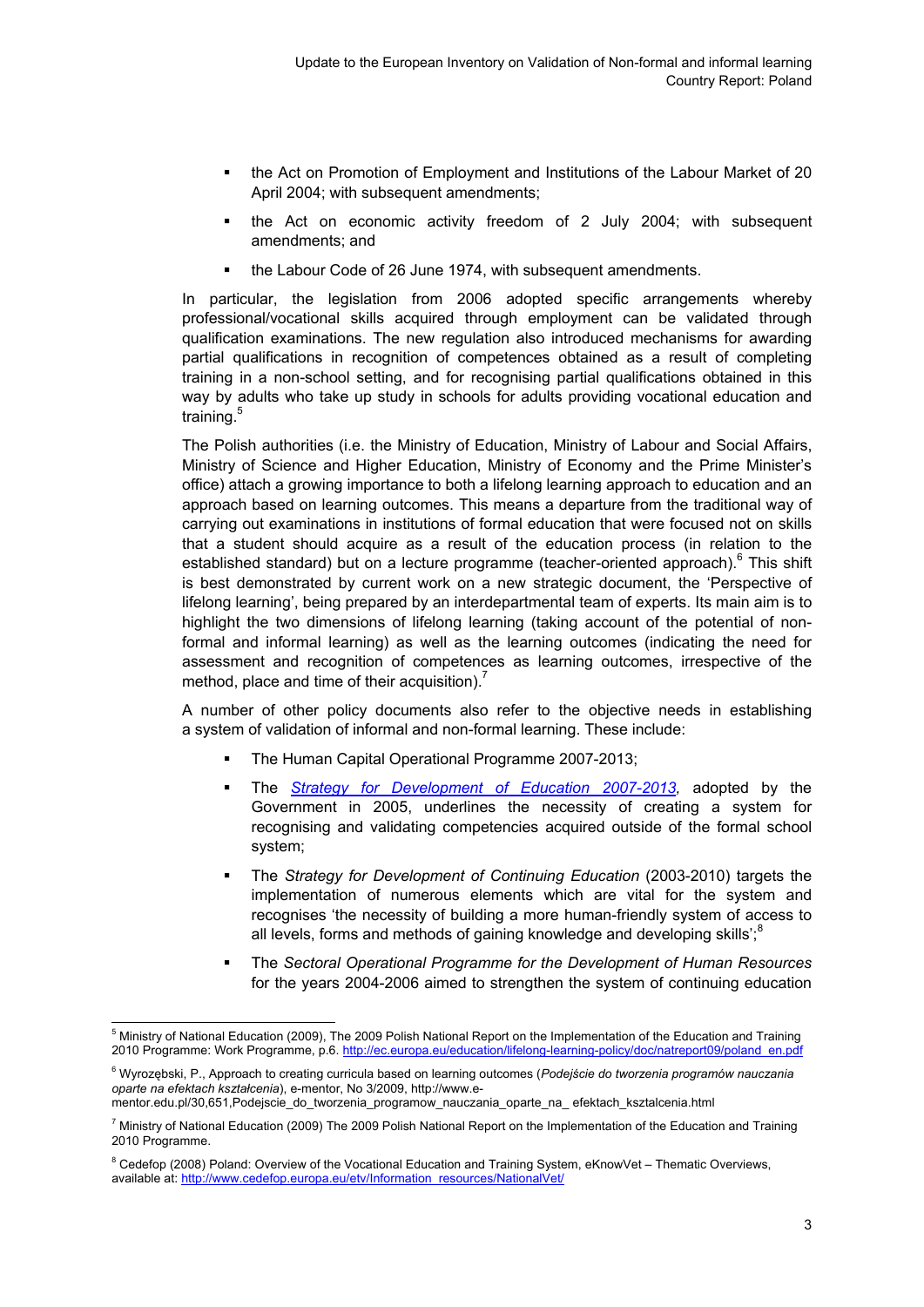of adults through the accreditation of institutions conducting CVT in the out-ofschool system and the development of distance learning;<sup>9</sup>

- The *National Employment Action Plan* for 2002 included actions taken to implement the unified qualification validation system for both the formal (school) and non-formal (out-of school) systems;
- **Poland 2030 Report (prepared by the Prime Minister's Strategic Advisory Panel)** outlines the vision of possible development paths and reforms in Poland in the next 20 years, such as the 'change of dominant formula in adult education from school-based methods of formal education into an increasing access to various forms of non-formal and informal learning'.

In general, most developments taken and introduced at the European level have been included in Polish education and training policy and in the draft of the above-mentioned lifelong learning perspective. This is reflected in the focus that was placed on issues such as: key competences (in line with the appropriate Recommendation of the Parliament and the Council), enhancing the transparency of skills and competences acquired both at higher education level (through the use of European Credit Transfer System in Higher Education) and in vocational education and training (however, ECVET is not functioning for vocational education), implementation of the Europass, development of a lifelong guidance system, and, finally, establishing the National Qualifications System and National Qualifications Framework (NQF)10.

The NQF-related activity in Poland should be particularly emphasised in relation to the validation of non-formal and informal learning. The establishment and implementation of rules and procedures for validation and recognition of qualifications acquired in a nonformal and informal learning context has been envisaged as one of the key elements of the prospective comprehensive National Qualifications System.<sup>11</sup> Although the National Qualifications Framework has not yet been introduced in Poland, the work on its design is being carried out under the project, 'Stocktaking of competences and qualifications for the Polish labour market and the development of the National Qualifications Framework model'. Carried out by the Ministry of National Education within the framework of Human Capital Operational Programme, this initiative is led by a team of experts who represent general, vocational and tertiary education, as well as employers and other institutions involved in the development and implementation of the qualifications framework. They decided to pursue a comprehensive framework when approaching the NQF, which is based on the integration of various QFs into one National Qualification Framework covering all levels and forms of education and learning. The new Polish Qualifications Framework model has been drafted in January 2010 and work on it will continue until 2012. Parallel to that, a system for validation of learning outcomes acquired outside the formal system will be developed.<sup>12</sup>

Finally, worth mentioning is also the discussion that centred on definitions applied by the NQF project, notably the meaning of 'qualifications'. In the context of education and careers, the word 'qualifications' in the Polish language stands for the knowledge and skills that are necessary to practice a particular profession. Sometimes 'qualification' is used interchangeably with the word 'competences' and in certain situations can be understood as 'skills' or 'licence' (*uprawnienia*). In EU documents, on the other hand, 'qualifications' are a

 9 Drozd, A. (2007) A European inventory on validation of non-formal and informal learning: Poland, ECOTEC Research & Consulting Ltd.

<sup>10</sup> Poland 2030 Report, http://www.polska2030.pl/

<sup>&</sup>lt;sup>11</sup> Cedefop (2008) Poland: Overview of the Vocational Education and Training System.

 $12$  ReferNet Poland (2009) Poland. VET in Europe – Country Report 2009, p.25, 94. http://libserver.cedefop.europa.eu/vetelib/eu/pub/cedefop/vetreport/2009\_CR\_PL.pdf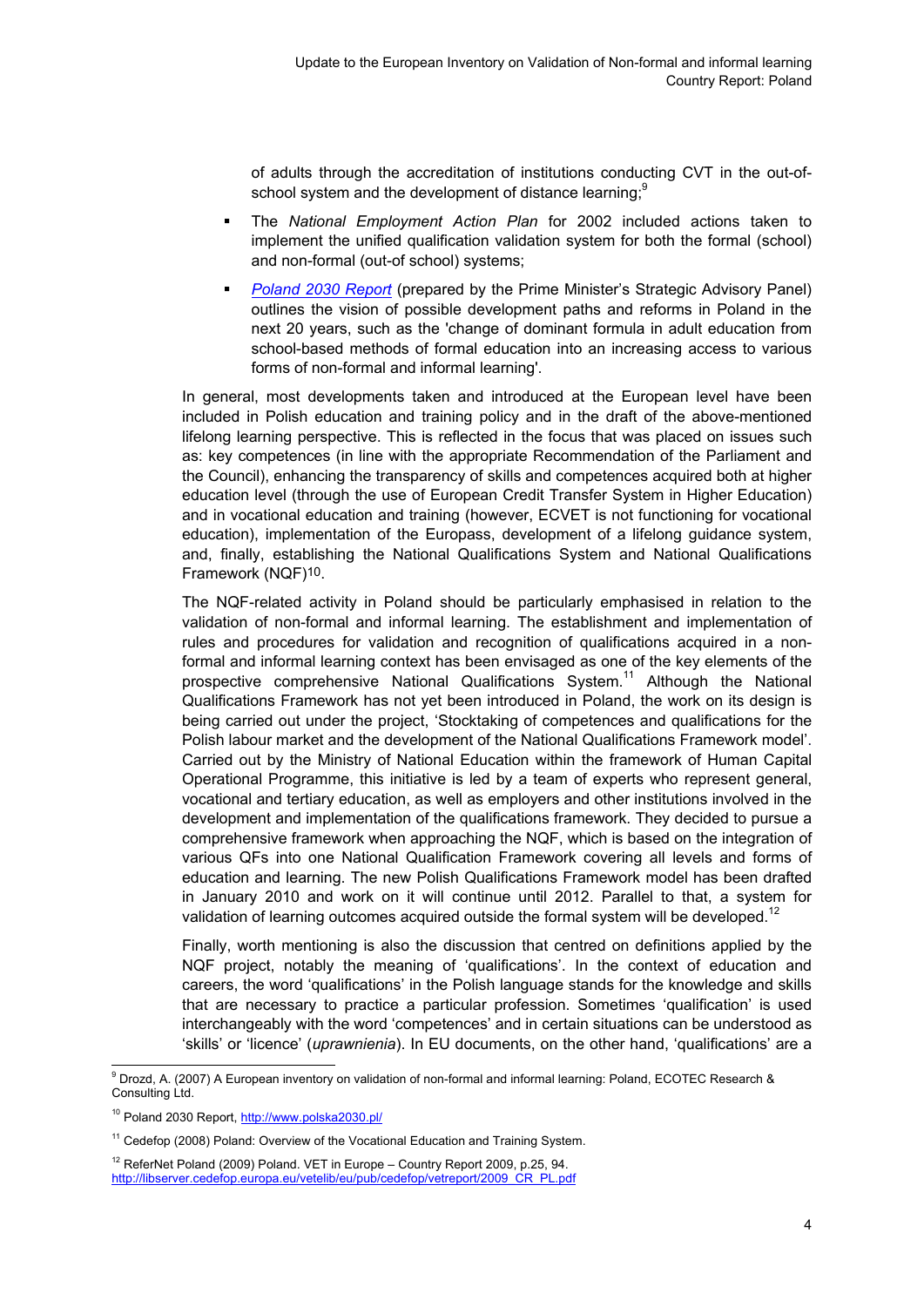formal confirmation that a person has achieved learning outcomes according to specific standard. They can therefore be obtained in a process of general and higher education and training. This discrepancy creates difficulties in understanding the idea of a European Qualifications Framework (EQF) in Poland, which is to be eliminated by the development and consistent use of uniform terminology in all documents and materials related to the Qualifications Framework.<sup>13</sup>

#### **2.2 Relationship with the existing/ developing qualifications framework and information on standards used for validation**

The current qualifications system in Poland is based mainly on standards and criteria addressing the formal education process, which are defined by the content of education as well as the years of formal learning. This means that qualifications are granted primarily on the basis of the curriculum in a given cycle of education and the duration of training (the number of hours, semesters, and years of education). Therefore, the change in the Polish system of qualifications that is linked to the implementation of the European Qualifications Framework (EQF) should result in a transformation of existing structures into the learning outcomes-based process, and corresponding reorientation of the whole system of national education. The first steps towards such developments have already taken place in postcompulsory education and training.<sup>14</sup>

While Poland has already developed a set of standards and qualifications, they have not yet been linked to the NQF. The existing classification of qualifications (for 1700 occupations) in the Polish labour market is based on the level of education and the appliance of vocational classifications implemented by the Minister of Economy, Labour and Social Affairs in 2007. Although such a system has certain benefits (e.g. levelling the qualification requirements according to a hierarchical structure) it also has visible gaps, particularly in relation to the area of non-formal and non-job related learning. That is, the current description of vocational qualification requirements does not take into account the ways of acquiring qualifications, other than through formal education and vocational practice.<sup>15</sup>

The Polish model of standards for vocational qualifications - inspired by the British qualifications system - is based on the concept of five levels of vocational qualifications. The initiatives in the field have been carried out under the PHARE and ESF projects between 1998 and 2008 and can be perceived as both a supplement and an alternative to the existing classification. These include:

- a) PHARE 98 'Training needs analysis the creation of vocational qualification standards in Poland' in 1998-2000;
- b) PHARE 2000 'National Vocational Training System' in 2002-2004;
- c) PHARE 2002 'Improving the Public Employment Service in implementing the European Employment Strategy and participation in the EURES system' in 2004-2005;

<sup>1</sup> <sup>13</sup> Ministry of National Education, European and National Qualifications Frameworks: gain easier, recruit more efficiently, understand better, integrate more, Leaflet on European and National Qualifications Frameworks, http://www.krk.org.pl/pl/publikacje2

<sup>14</sup> Since the introduction of external school-leaving tests at secondary level (matura exam and *examination* confirming *vocational qualifications*), the examination boards (central and district) are using nationwide standards for examination requirements, which indicate the expected learning outcomes (Sławiński 2009).

<sup>&</sup>lt;sup>15</sup> Sztandar-Sztanderska, U. (2009) Polish Qualifications Framework and the labor market. In 'From the European to the National Qualifications Framework', publication prepared under the project of the Ministry of National Education, 'Stocktaking of competences and qualifications for the Polish labour market and the development of a national qualifications framework', http://www.krk.org.pl/pl/publikacje2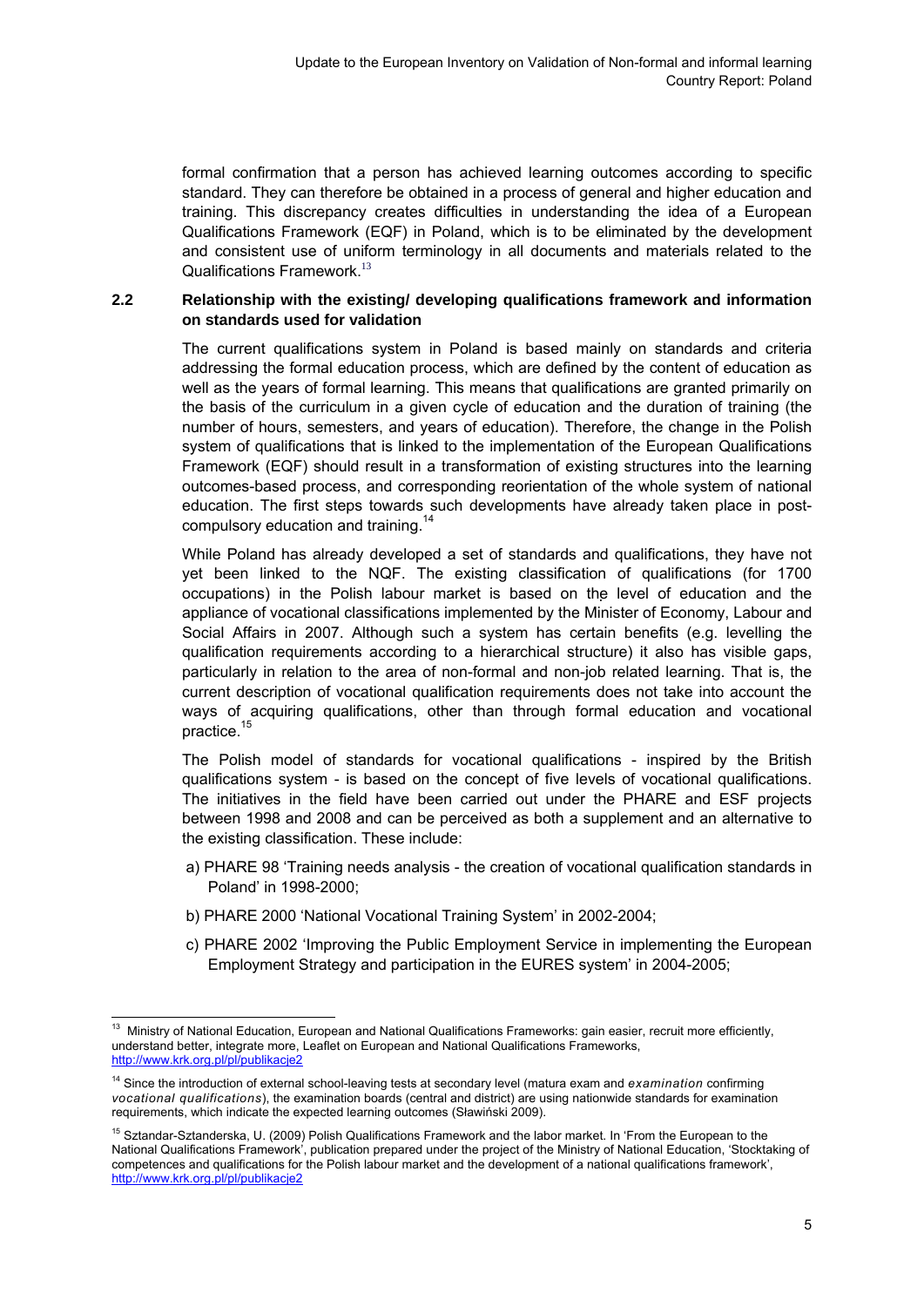d) Sectoral Operational Programme - Development of *Human Resources* 'Development and dissemination of national vocational qualifications standards' in 2004-2008.

As a result, standards for 253 occupations were developed (out of which 200 were within the last project) and promoted among employers within these initiatives (initiated and coordinated by the Ministry of Labour and Social Policy). While they cover the professions listed in the above-mentioned job classification, they provide more detailed and methodologically unified characteristics of occupational qualifications. They also describe both the activities related to performing a particular profession as well as required or necessary qualifications. Their application appears to be limited, however, mainly to the institutions of vocational education, as reported in the study on the use of national standards for vocational qualifications. Lack of adequate legal provisions regulating the implementation of standards, problems with accessing the information about standards and with their interpretation, their complex structure, lack of financial resources to apply them and inconsistency of standards in the labour market and education system institutions, were listed as the key obstacles to making the most of them.<sup>16</sup>

These experiences, together with the introduction of learning outcomes-based core curricula for general education (Regulation of the Ministry of National Education of 23 December 2008 on the core curriculum in pre-school and general education in particular types of schools, OJ 2009 r. No 4 pos. 17) and the (ongoing) development of learning outcomes-based curricula for VET, can be seen as building blocks for the Polish NQF. In addition, the guidelines for the National Qualifications Framework for Higher Education (2006-2008) were used to create a draft model for the NQF. The work on its design started from the above-mentioned 'stocktaking of qualifications and competences' in the existing Polish education and training system (2008-2010) undertaken by the Ministry of Education in cooperation with the Institute for Educational Research and the 'Cooperation Fund' Foundation. The main result of this project was a report on the draft NQF, which included results of analyses and conceptual works, such as the plan for empirical studies on the recognition of competences and qualifications, and in-depth empirical case studies of various labour market segments and validation procedures in selected sectors of the economy. Thanks to such work, it was possible to identify examples of various forms of validation practices that are spread out across the country (see Section 2.5). These include validation of informal and non-formal learning through various projects (e.g. 'Let's build together' project from Olsztyn) and sectoral or corporate practices (e.g. certificates issued by the Association of Polish Electrical Engineers, the Welding Institute in Gliwice, food industry or major players on the IT market).

As part of the stocktaking project, a set of recommendations that are prerequisites for improving and implementing the NQF model was also formulated. Among others, they call for the development of a comprehensive inventory and register of qualifications together with the target validation model (procedures, institutions, mechanisms for quality assurance, legal terms), including the validation of learning outcomes achieved outside the formal education system. Correspondingly, according to the NQF expert team, a broad examination of qualifications and competences currently in use in Poland, as well as the methods used for their confirmation or validation should be carried out. While it is widely acknowledged that a number of initiatives and some long-established practices of validation and recognition of non-formal and informal learning have been already functioning for some time now, there are no data on how many certificates are being used in the field of formal, non-formal, and informal learning in Poland.

<sup>1</sup> <sup>16</sup> Raport z II badania wykorzystania krajowych standardów kwalifikacji zawodowych, http://www.mpips.gov.pl/index.php?gid=502&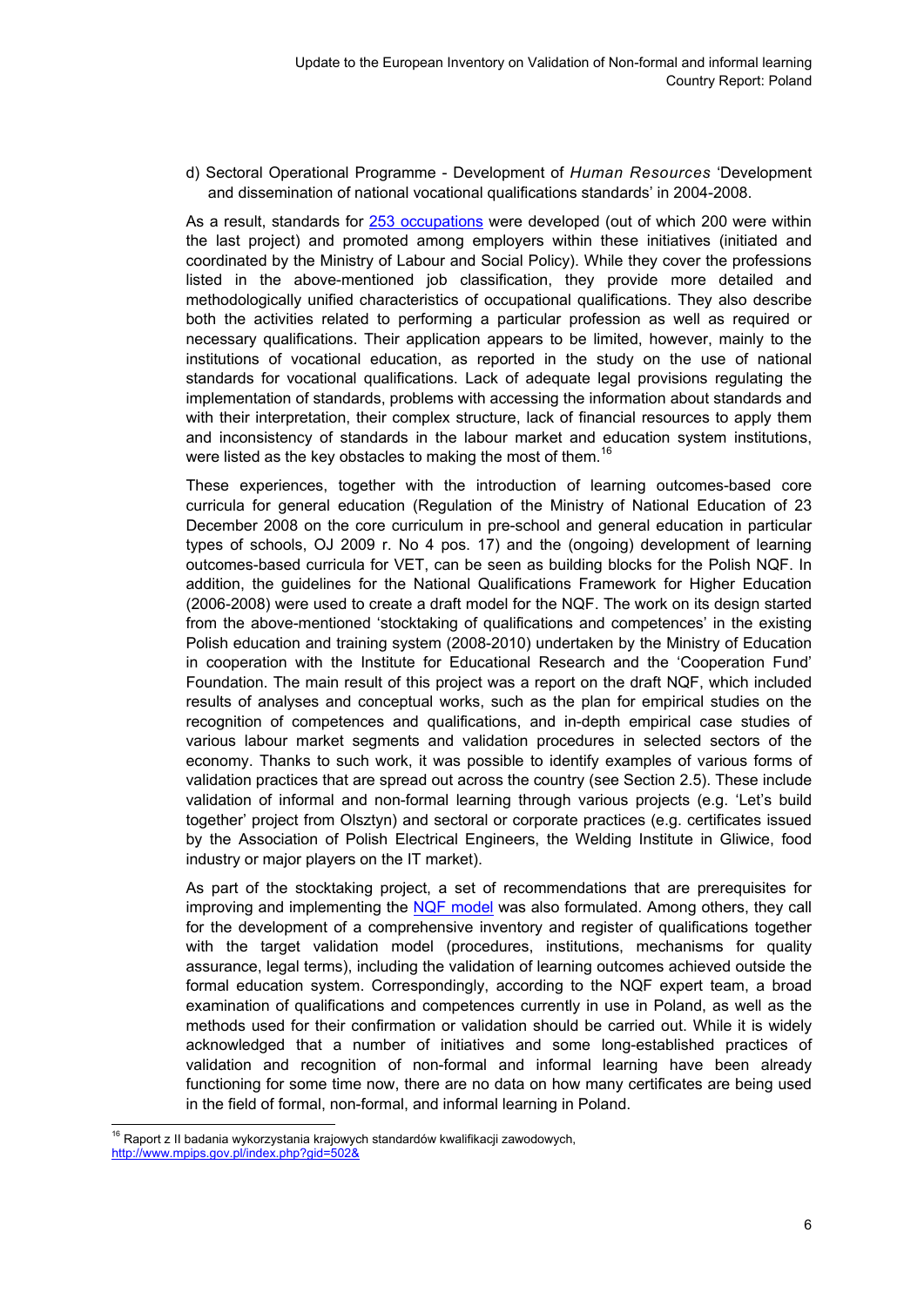### **2.3 National institutional framework17**

The establishment and implementation of rules, procedures, and an institutional setting for validation and recognition of qualifications acquired in the non-formal and informal learning context has been envisaged as one of the key elements of the prospective comprehensive National Qualifications System.<sup>18</sup> When outlining the Polish NQF model, two types of validation framework were proposed for further consideration:

- **Model 1,** suggesting an extension of powers and responsibilities of the existing system of validation of qualifications acquired in formal education (i.e. District Examination Commissions) through:
	- enabling validation of competences acquired outside the formal education system,
	- giving universities the right to confirm the competences acquired in an informal or non-formal setting (if learning outcomes for the study program include such competences).
- **Model 2** recommending the creation of a new structure for the validation system (including both already functioning and still emerging solutions) through:
	- establishing a new central organisation for validation,
	- the use of accreditation and licensing procedures for existing processes,
	- the development of common quality procedures.

Finally, the formation of a central, supra-departmental body coordinating the processes of examination and validation was listed by the team of experts as one of the key conditions for a proper implementation of the NQF and comparability of qualifications. The main tasks and responsibilities of such an institution would include:

- maintaining and updating the register of certificates/diplomas functioning on the market,
- determining the principles of introducing/removing certificates to/from the registry,
- maintaining and updating the register of institutions that carry out examinations confirming the qualifications and/or validate the competences;
- **EXECUTE:** monitoring these institutions, and
- granting license/accreditation to conduct examinations that confirm qualifications and/or to validate competences.

Moreover, the area of activity of the central coordination institution would involve also direct, NQF and EQF-related tasks (e.g. referencing qualification levels of the national system to the EQF levels, quality assurance in relation to the NQF and EQF, guaranteeing the transparency of the methodology used to refer national qualifications levels to the EQF, ensuring the participation of all relevant national stakeholders).<sup>19</sup> However, the creation of

<sup>1</sup> 17 Most of the information in this section was taken from Woźniak,W., Frankowicz, M. and Żuber-Zielicz, M. (2009) Validation of learning outcomes - outline of the problem. In 'From the European to the National Qualifications Framework', publication prepared under the project of the Ministry of National Education, 'Stocktaking of competences and qualifications for the Polish labour market and the development of a national qualifications framework', http://www.krk.org.pl/pl/publikacje2

<sup>&</sup>lt;sup>18</sup> Cedefop (2008) Poland: Overview of the Vocational Education and Training System.

<sup>&</sup>lt;sup>19</sup>Woźniak. W. (2009) Validation of learning outcomes acquired outside the formal system, presentation at the conference on the 'Polish NQF in the context of vocational education and training' in Łódź, 14 December, http://vhost-116.popsystem.eu/pliki/dokumenty/558\_walidacja\_efektow\_pozaform\_141209.ppt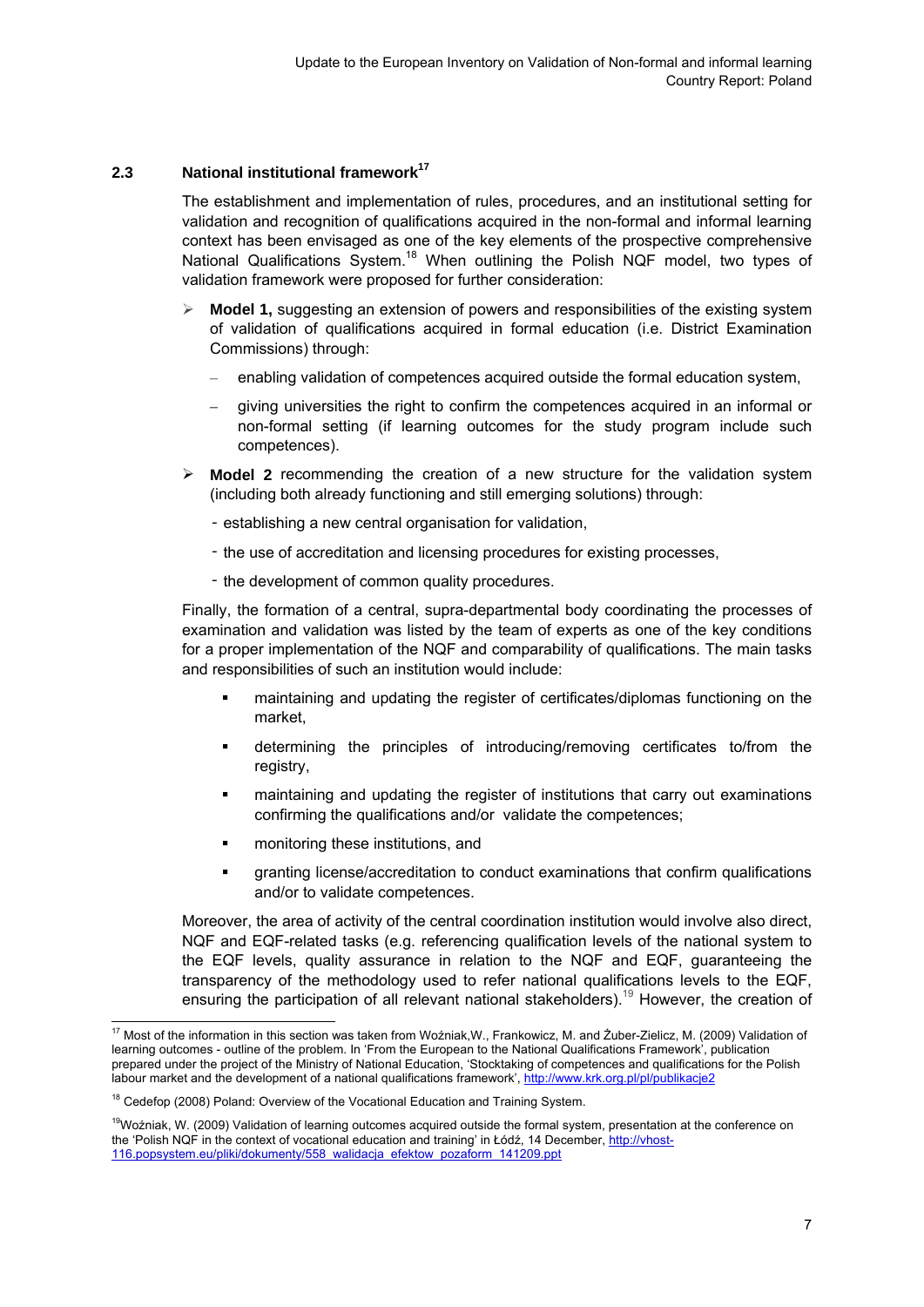such specialised testing facilities, equipped with appropriate tools and materials, training of examiners, development of procedures, and verification and monitoring system, appears to be a task that is both organisationally challenging and requiring considerable funding.

#### **2.4 Division of responsibilities (national, regional, local, provider level) according to the different aspects of validation**

Characteristic for the Polish vocational education system is the division of responsibilities between various ministries. The Ministry for National Education and the Ministry of Labour and Social Policy are responsible for the definition and renewal of qualification standards in vocational education and training. The Ministry of Education is also in charge of the quality and organisation of vocational education in general but the core curricula (*podstawy programowe kształcenia w zawodzie*) are prepared in consultation with the respective Ministries for the particular vocational field (e.g. the Ministry of Health is responsible for standards in medical professions).

In the vocational education and training sector, four areas of validation were distinguished within the 'Stocktaking of competences and qualifications for the Polish labour market and the development of a national qualifications framework' project, together with various bodies that are responsible for them:

- Central Examination Commission (*Centralna Komisja Egzaminacyjna*, CKE) and eight District Examination Commissions (*Okręgowa Komisja Egzaminacyjna,* OKE) in charge of examinations confirming vocational qualifications in the formal education system;
- Chambers of crafts supervised by the Polish Craft Association that carry out master and journeyman exams, which are treated as a part of formal system of vocational education;
- Sectoral organisations/branch associations (e.g. Accountants Association, Polish Federation of Engineering Associations, the Association of Polish Electricians) which organise training, exams and certification;
- Institutions/organisations that carry out validation of informal and non-formal learning through various, often ESF-funded, projects.

In addition, a growing number of corporate practices involving validation emerge, usually in the most innovative sectors of the economy. Certificates confirming qualifications to operate the products of specific companies, often multinational corporations operating in the IT market like IBM, Microsoft and Cisco, have become widely recognised and respected by employers.

As for adult continuing education, several levels of state administration are in charge, with the key responsible bodies at the central level including:

- The Minister for National Education, whose competences include formulation of overall policies concerning education;
- The Minister for Labour and Social Policy, who lays down conditions and procedures for attending training and other forms of vocational activation by the unemployed and job seekers;
- The Minister for Finance, who proposes the budget assumptions for a given budget year and tax allowances; and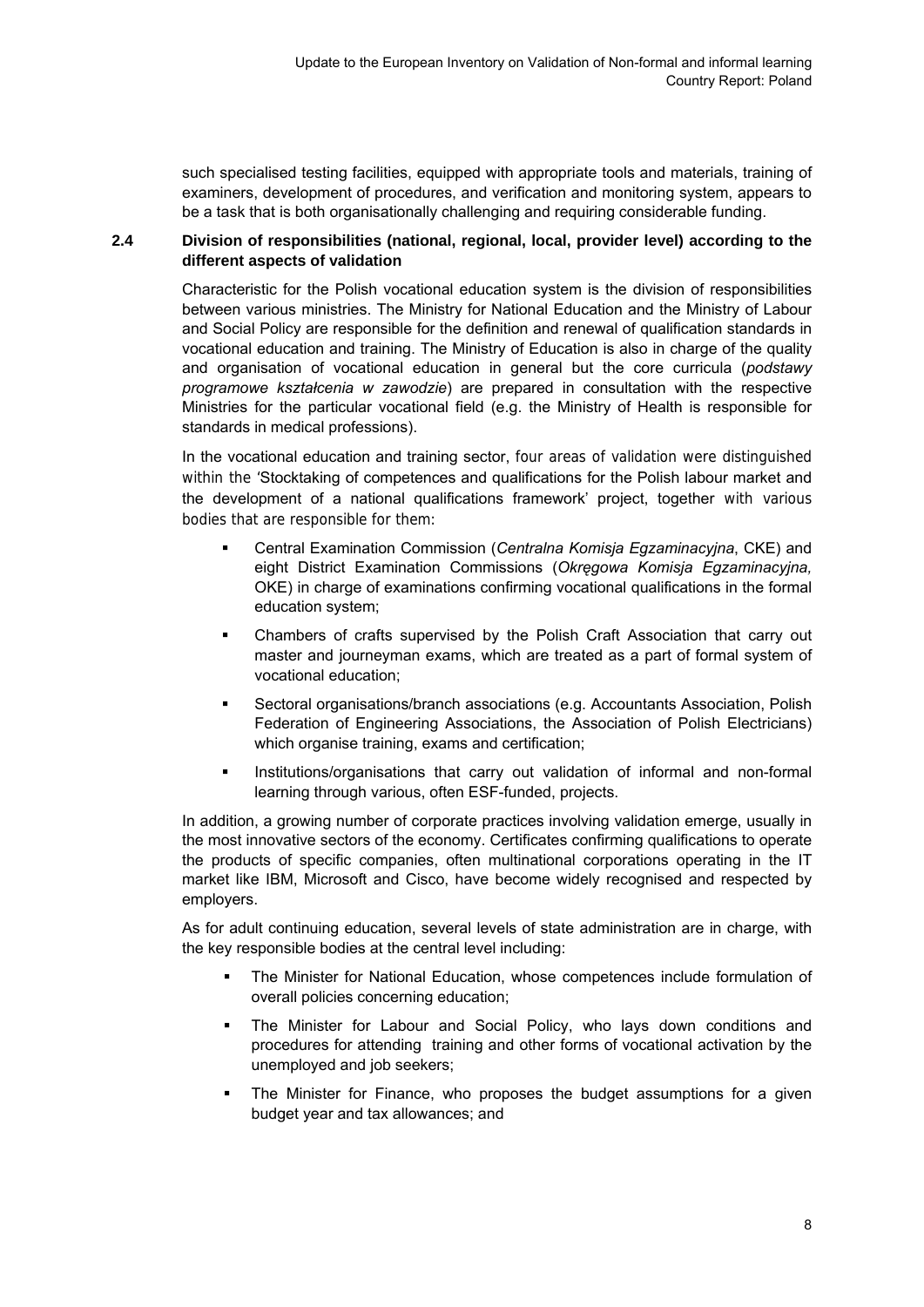The Minister for Science and Higher Education, who is responsible for administration, preparation and implementation of the strategy and policies for the development of higher education*.* 20

#### **2.5 Examples of regional, local or EU funded initiatives**

Whereas work on the validation and recognition of informal and non-formal learning is being developed on a gradual basis, certain validation practices already exist in various forms and sectors. Such initiatives are often triggered by a group of actors who collectively establish their own validation procedures and begin to carry out a validation process according to these rules. They emerge as a bottom-up response to regional or national labour market needs and are often supported by European funds. Therefore, it could be said that at the moment the area of non-formal learning tends to respond to current trends, general continuing vocational training policy and labour market needs.<sup>21</sup>

One of the most recent examples is the 'Pilot project on confirming professional qualifications in Warsaw', financed from the ESF (project budget: 1 666 802 PLN).<sup>22</sup> From September 2009 to August 2011, this Town Hall initiative introduced by the Warsaw Education Bureau targets tinsmiths, car sprayers and car mechanics, confectioners and bakers, who volunteer to undertake an examination to confirm their competences. Altogether, 200 participants from the capital city and its neighbouring districts are invited to participate in the project. The main objective is to help them to confirm their qualifications obtained in a non-formal and informal way by an external examination. Accordingly, the specific objectives of the project are as follows:

- development of two validation programmes for vocational qualifications: 1) in the whole profession (completed with a journeyman/master exam); 2) for particular vocational tasks (completed with a the examination of three vocational tasks);
- **EXEDENT** increasing opportunities for employment or maintaining employment for persons without professional qualifications.

Before the training started, tests were carried out to recognise the training needs of selected participants. Based on their results, the training programmes were developed (competency gap test) and the participants divided into several groups depending on their skills and experience. The training programme was developed separately for each group attending the courses (in a form of weekly meetings). It is expected that 80% of participants will confirm their competences and those who, prior to participation, did not have certified qualifications will increase their employment opportunities and/or maintain their employment. The project also aims to prepare the members of the examination commissions for a new approach to vocational examination.<sup>23</sup>

A similar initiative for food equipment and machinery operators is being implemented from March 2009 to March 2011 by the District Vocational Education Centre in Września and the Wrzesiński District, financed from the ESF and the state budget.<sup>24</sup>

1

<sup>&</sup>lt;sup>20</sup> Cedefop (2008) Poland: Overview of the Vocational Education and Training System.

 $21$  ReferNet Poland (2009) Poland. VET in Europe – Country Report, p.54.

<sup>&</sup>lt;sup>22</sup> Priority: IX. Development of skills and competences in the regions. Action 9.3. Dissemination of formal continuous learning.

<sup>&</sup>lt;sup>23</sup> Invest in human resources, http://www.inwestyciawkadry.info.pl/szkoleniepilotazowy\_projekt\_potwierdzania\_kwalifikacji\_zawodowych\_w\_warszawie,sz,67077.html

<sup>&</sup>lt;sup>24</sup> More about the project can be found at: http://www.pcez.wrzesnia.powiat.pl/szkolenia-efs-93/14-dziaani-93/35-dzialanie-9-3program-formalnego-potwierdzenia-kwalifikacji-zawodowych-w-zawodzie-operator-maszyn-i-urzadzen-przemysluspozywczegoq.html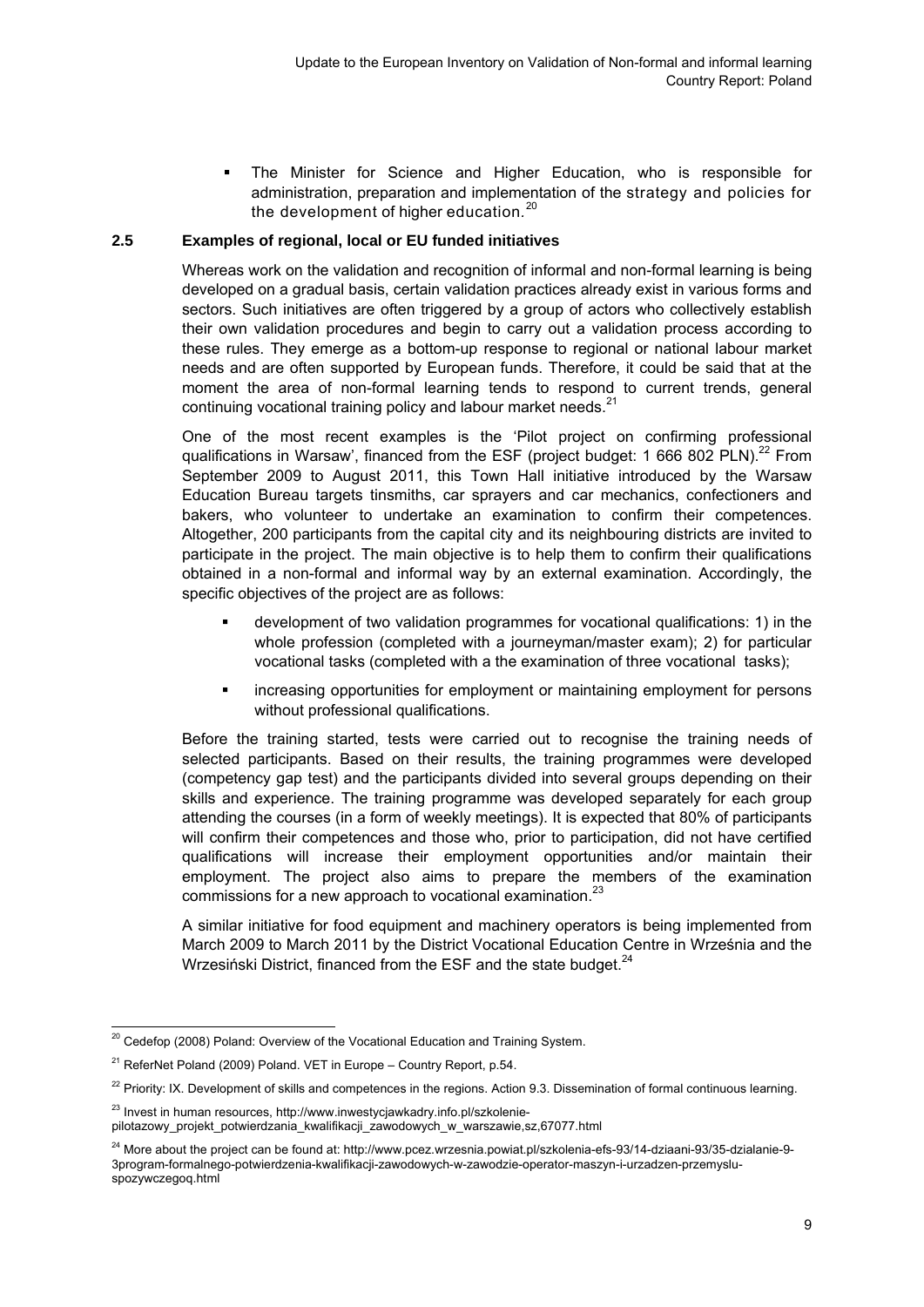The growing demand for validation of competences acquired outside the formal education system is also expressed by the 'Let's Build it Together' project, funded by the EQUAL programme in 2008, which merits a further detailed examination. Alongside the abovementioned examples, the experience gained during this project will be used in the implementation of the European and National Qualifications Framework.

#### Let's Build it Together" Project (2006-2008)<sup>25</sup>

"Let's Build it Together" was established within the framework of the EQUAL Community Initiative in order to find new ways of solving problems related to insufficient use of new technologies in enterprises and inequality in the labour market, including difficulties stemming from the lack of possibilities to recognise and certify competences of workers in the construction and sanitary industries. The target group of the project were mainly people engaged in the building sector, often from rural areas. There were no restrictions in terms of age, gender or education, or current employment status (employed or unemployed).

The general aim of the partnership was to increase the competition level of building sector companies in the Warmia and Mazury region by implementing innovations. Accordingly, one of the sub-objectives of the project was to: 1) design a methodology; 2) test professional qualifications validation model (based on a French example); and 3) adapt and implement new ways of vocational training for workers in construction sector. The validation of informal competences had a regional character and its purpose was: to improve the skills of construction personnel, to increase the role of economic self-government, to facilitate access to the labour market, the dissemination of new technologies, and to increase the quality of service of construction personnel.

The high quality of the validation process is subject to compliance with the following requirements:

- an efficient management structure,
- professional techno-didactic base,
- documentation of the process,
- pedagogical supervision,
- continuous monitoring and evaluation.

The quality requirements for the process of validating informal competences resulted from the compliance to the quality policy applied by the Warmia and Mazury Vocational Training Centre in Olsztyn (an autonomous non-governmental organisation with non-profit status). All stages of training (which also included validation of competences) were defined in the "Quality Manual" in the form of procedures and their associated detailed instructions.

The project was implemented as a partnership formed by the leading partner, Warmia and Mazury Vocational Training Centre in Olsztyn , the Olsztyn Chamber of Construction (a trade association of construction companies), and the State Property Agency (a local branch in Olsztyn) The Polish Corporation (Association) of Sanitary, Heating and Gas Installation Companies. It also envisaged cooperation with French partners, which enabled the national development partnership to recognise and adapt new ways of strengthening branch associations and innovative pedagogical approaches for the construction sector workers, and introducing professional competence validation system. Cooperation which the Spanish partnership was related mainly to the development of new ways of conciliation of family life with work.

The main result of the project was a set of tools for assessing unemployed people's and workers' competences (gained also through informal learning process) within a single construction specialisation and then testing this approach in practice. The validation system allowed the unemployed people and workers to obtain a certificate confirming their skills, without a need to participate in a full training cycle, which in turn increased their chances for keeping, changing or obtaining employment. There were 283 candidates of different ages and with differing education who expressed their will to take part in the project, which exceeded the organisers' expectations. Ultimately, 186 people received a formal confirmation of their qualifications as installation and sanitation fitters and 87 people as gas installation fitters.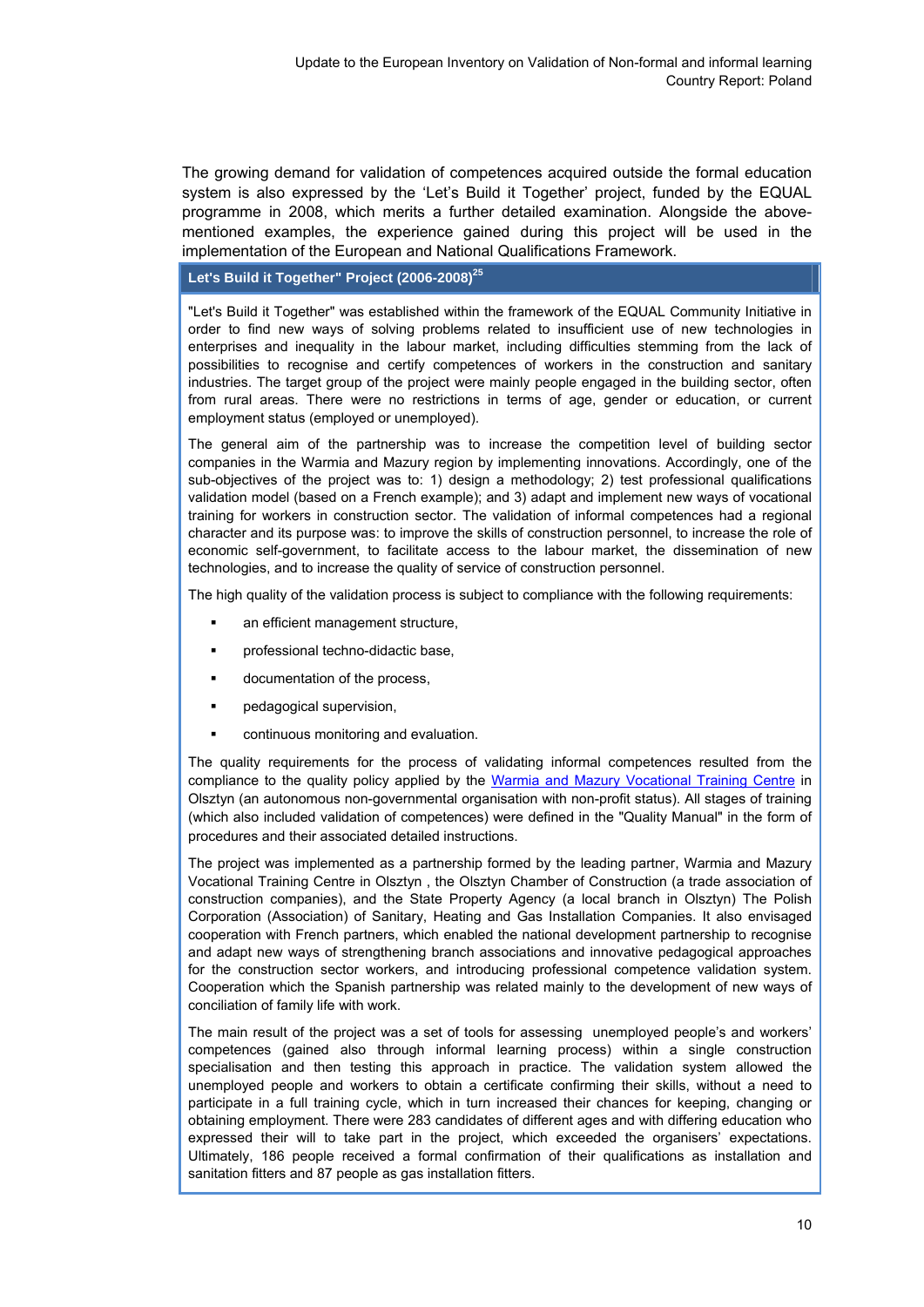The quality management of the validation of informal competences was based on four levels of control and monitoring:

- Level 1 addresses the validation of participant's competences and the supervision is conducted by the Examination Committee;
- Level 2 relates to the Examination Committee and the supervision is conducted by the Director of the facility responsible for the implementation of the training process,
- Level 3 relates to the training facility (the organiser of the validation process) and control is carried out by the Board of the Warmia and Mazury Vocational Training Centre together with authorized representatives of the project administrator,
- Level 4 applies to the project administrator and supervision is led by the steering group representing the leading project partners in a form of study visits and external audits as well as the inspection of the National Support Structure under EQUAL programme.

Amongst developments taken at the European level, the Europass initiative has been transposed into national legislation, which means that the decision is legally binding and national authorities are obliged to conform to it. Accordingly, starting from 2005, the 'Europass - Supplement to the Diploma' has been used obligatorily by universities in Poland and since 2006 the 'Europass - Certificate Supplement' has been provided by District Examination Commissions to people who hold a diploma confirming vocational qualifications.26

#### **2.6 Link between validation and the existing/developing credit system, unit-based or modularised structure of qualifications**

The implementation of modular training in out-of-school education has been ongoing in Poland since 1995 and is constantly evolving. In recent years especially, modular programmes for vocational education and training have become more popular. For instance, the model adopted by the Ministry of Labour and Social Policy when building the vocational qualification standards refers to the individual, professional tasks, the pursuit of which is conditioned by vocational skills clusters, knowledge, and psychophysical characteristics. Accordingly, four groups of vocational qualifications were identified for vocational qualification standards developed in the Ministry's project: extra-professional, general, basic and specialised qualifications, which in a way correspond to categories of human capital. Thanks to such an approach, a standard is based on a modular approach, which is useful for the development of modular programmes for vocational training, and crucial for building the National and European Qualifications Frameworks.<sup>27</sup> It also provides a convenient way of 'translating' the qualification requirements from the labour market into ways of obtaining the appropriate qualifications, especially in modular, non-formal and formal learning.<sup>28</sup>

In the future, the implementation of the National Vocational Qualification Standards, training modules and validation of competences in Poland should form an integral structure adding transparency to the NQF. Accordingly, the validation system will be supported by the adaptation of the European Credit Transfer System for Vocational Education and Training (ECVET) until 2011 and its subsequent implementation by linking it with the National Qualifications Framework. The development of a new institutional and legal framework for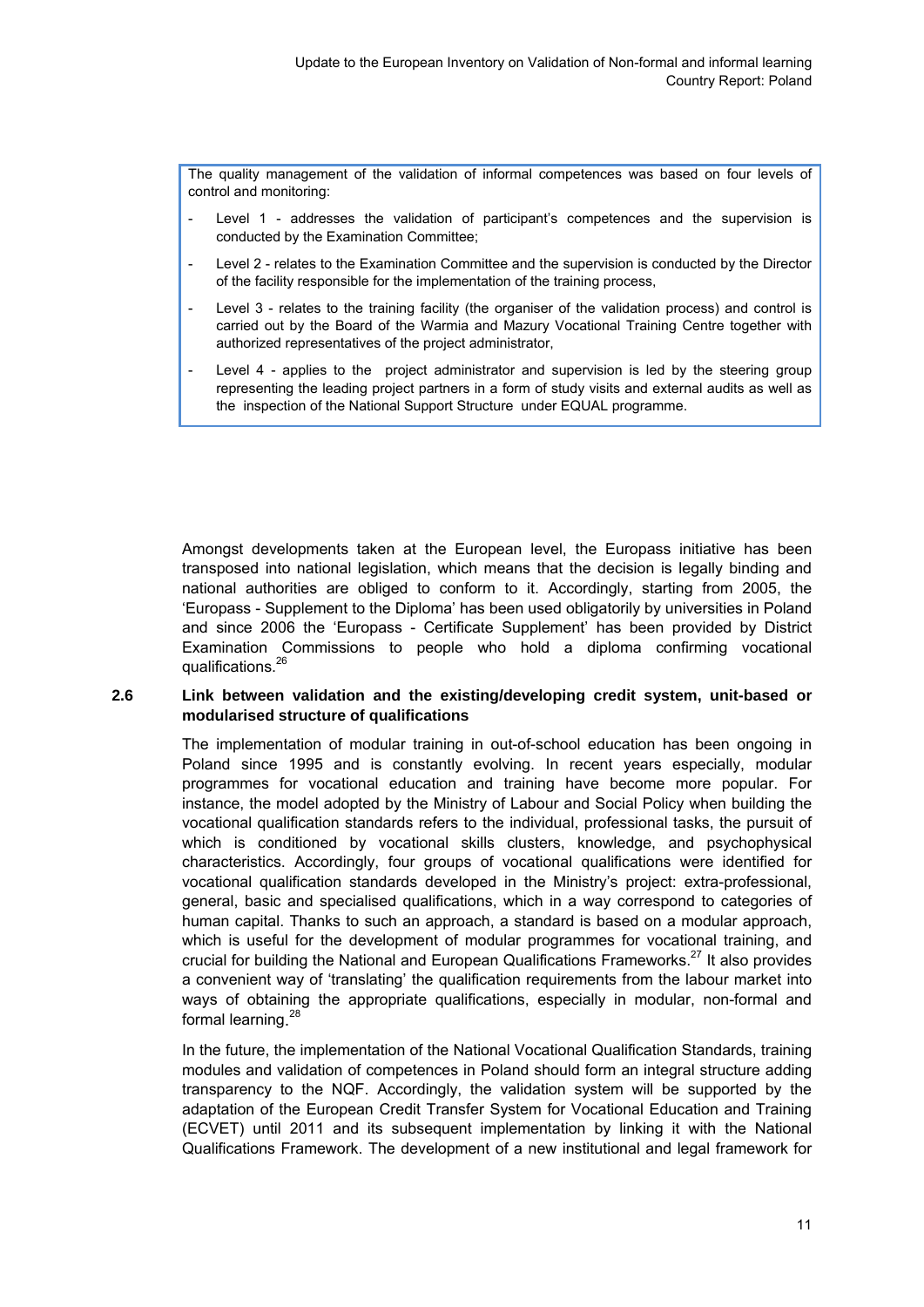the coordination of recognition and certification of vocational qualifications is considered as a necessary step in this area. $^{29}$ 

The fundamental components of planned changes in upcoming years are activities related to the implementation of the Ministry of Education's systemic projects planned within the Human Capital Operational Programme for the 2007-2013 - Priority III ('High quality of education system'). Hence, alongside the development of the NQF and the National Qualifications System, the implementation of broad partnership projects envisages also:

- the modernisation of the core curricula for vocational education in terms of labour market requirements and the knowledge economy, and
- the provision of a support system for schools and educational institutions implementing modular vocational training programmes.

It is expected that the main effect of 'modular learning' will be an increased flexibility of both school and out-of-school vocational education, because the modules can be implemented in formal as well as in the non-formal system.

Finally, the main idea in the proposed model of the Polish Qualifications Framework is that the Polish system of qualifications will develop towards two kinds of qualifications being distinguished: 'full' and 'partial'. While the former will always be assigned to a certain level, the latter will be narrower in scope, standing for partial fulfilment of the requirements specified for a full qualification. In addition, each full qualification will have a specified minimum 'volume' or 'capacity' (a size, quantity, and a scope of learning outcomes that are characteristic for it), including the minimum 'volume' of learning outcomes. This volume of qualifications will be determined by ECTS, ECVET and SATO credit points.<sup>30</sup> Whereas the ECTS and ECVET systems are already known in Poland, the System of Accumulation and Transfer of Achievements (SATO) is a new idea at the very initial stage of development. If implemented, the measure of 'volume' of learning outcomes in line with SATO points would be an average workload of a learner (on levels 1-4 in general education) required to achieve certain effects, if learning takes place in the formal education system. $31$ 

#### **2.7 Funding framework**

Resources for the validation of non-formal learning may come from:

- state and local government budgets.
- special-purpose funds: e.g. the Labour Fund, State Fund for Rehabilitation of Disabled Persons,
- programmes supporting vocational activity of people with disabilities,
- foreign assistance funds i.e. World Bank loans,
- **European structural funds,**
- **·** enterprises,
- **individual's own funds. ??**

Particularly worth highlighting are operational programmes (OPs) financed from ESF such as the Human Resources Development OP (2004-2006), Human Capital OP (2007-2013) and the Common Initiative EQUAL (2004-2008). They contributed to boosting different forms of non-formal and informal learning as well as continuing education for various groups of participants that developed as part of projects carried out under those programmes. These initiatives are generally free of charge for their participants. The human and technical resources required for their implementation are usually financed both by EU funds and by the project partners who provide their contribution in a form of non-cash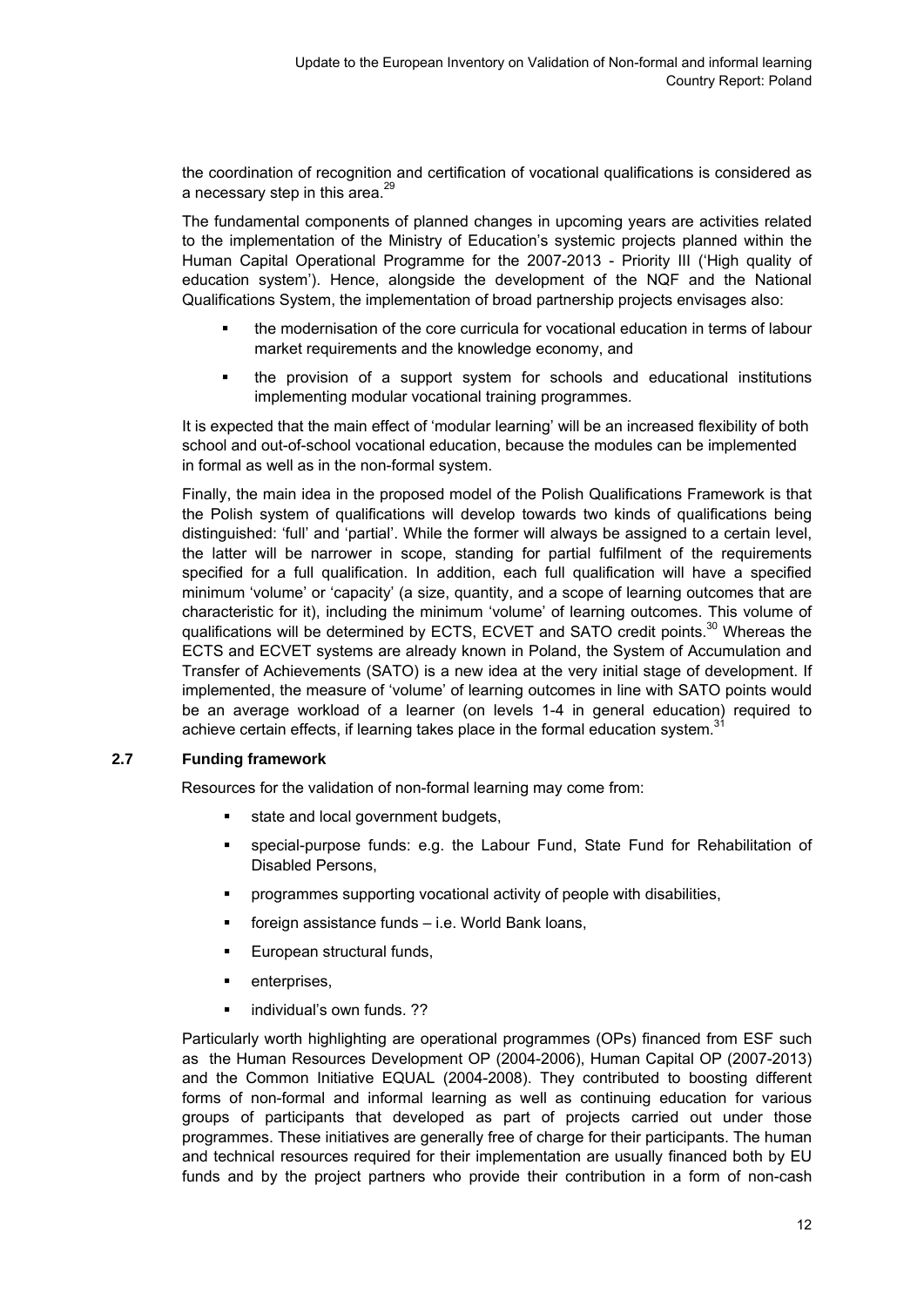assets and resources (as, for example, in the "Let's Build it Together" project) $32$  As for the sectoral exams, they are usually financed by the applicants (who can apply for the reimbursement of the examination fee at the labour offices).

#### **2.8 Data on flows of beneficiaries**

There is no systematic and comprehensive statistical data available regarding the situation (including that of beneficiaries) of non-formal and informal learning in Poland. However, based on the information available from the aforementioned examples of validation projects, it appears that there is a high demand for validation of non-formal and informal learning within professions targeted by these projects. To give some examples:

- 283 candidates signed up for the 'Let's Build it Together' project and received a formal confirmation of their competences; a number of people still continue to express their interest in validation within this project;
- 127 people signed up for the Warsaw Town Hall pilot project (see Section 2.5.) within the first part of the programme (the required number was 100) and 110 people took part in this initiative (the recruitment for the second programme is in process);
- 140 applications were received for the project designed for food machinery and equipment operators in Września out of which 88 people were selected to confirm their competences.

Some trends in non-formal and informal education in terms of learner's profile were explored by the Central Statistical Office (GUS).<sup>33</sup> According to the research results in the area of non-formal education:

- the majority of participants come from urban areas (approximately 78%),
- most of them are relatively young (25-34 years),
- non-formal education is undertaken mainly by employed (91.9%) and highly qualified people,
- slightly more women (51.7%) than men participate in this form of activity.

Similar features can be attributed to people participating in informal education. Here, as well the largest share falls into the youngest age category (25-29: 18.9% and 30-34: 16.1%). The most numerous group consists of employed people (about 79%) with higher education (42.3%). Also, there is almost no gender-based difference amongst learners from both rural and urban areas.<sup>34</sup>

Comparable trends were reported by Eurostat. Therefore, it seems that well educated people are more aware of the need to upgrade and develop their skills and knowledge throughout their lives. Such a tendency can be explained to some extent by opportunities for improving education offered by enterprises. In addition, to remain competitive, employees have to continuously improve their knowledge and adapt to the needs of their employer on a regular basis.<sup>35</sup>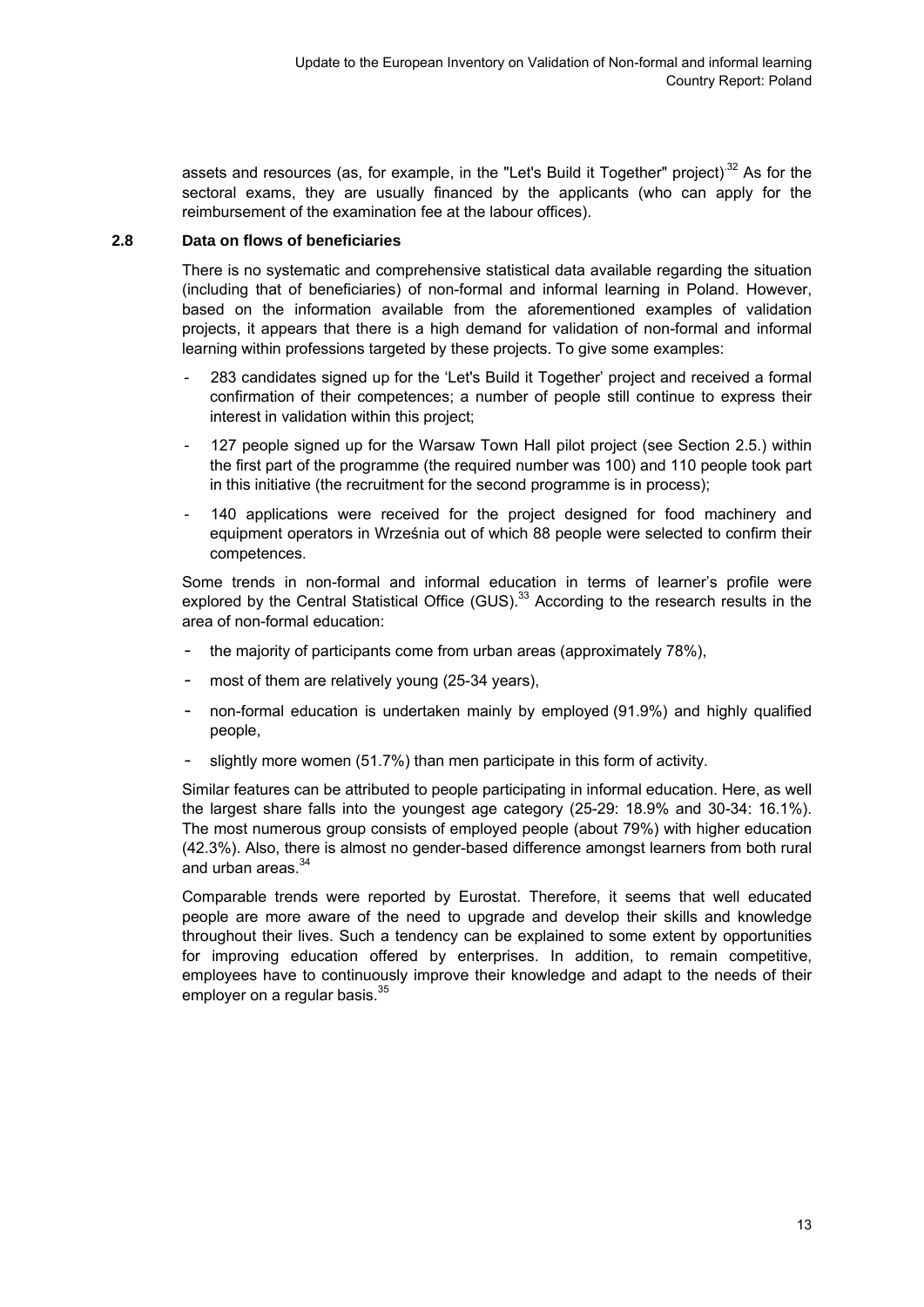## **3 ORGANISATIONAL PERSPECTIVE ON VALIDATION**

### **3.1 Role of the formal education and training sector, including providers**

In Poland, the general principle is that the institutions responsible for formal education (schools, universities) also have the power to issue appropriate types of certificate and diplomas. As a result, the formal documents confirming qualifications most often can be obtained by persons who participated in training organised by such institutions. A separation of educational activities from those related to organising the validation process was recommended by the NQF expert team as a necessary step in the implementation of a lifelong learning policy. $36$ 

Since the reform of the education system launched in 1999, the new evaluation system covers internal and external types of evaluation. While internal evaluation is carried out by teachers based on the requirements resulting from the school curriculum, external evaluations are organised by the Central Examination Commission (*Centralna Komisja Egzaminacyjna*, CKE) and eight District Examination Commissions (*Okręgowa Komisja Egzaminacyjna*, OKE). On a non-obligatory formal education level, both CKE and OKE are responsible for the following types of examinations:

- ‐ matriculation exam (*matura*) when completing the high school level (lyceum and technical school),
- ‐ examinations confirming vocational qualifications conducted in occupations that are included in the school classification of occupations (these exams have both theoretical and practical part),
- extramural exams for adults who may obtain graduation certificates from schools (on ISCED 1-3).

According to the Polish Ministry of National Education, the latter type of examination can be considered as one of the elements of the developing system of validation of non-formal and informal learning outcomes, as there is no necessity to attend school in order to attain the certificate.<sup>37</sup> Among other steps towards the validation system, the following examples were also listed in the Ministry's report on the implementation of the Education and Training 2010 Programme Work Programme:

- exemption from external national exams on the basis of achievements in national and international students' Olympiads and school subject contents,
- the system of exams for apprentices and masters organised by vocational associations,
- preparation to launch the external exams acknowledging vocational qualifications of individuals who are not graduates of vocational schools, and
- improving the external exams system with the aim of using them in the validation process.<sup>3</sup>

With regards to continuing vocational training (CVT), particularly worth highlighting are the Continuing Education Centres (*Centra Kształcenia Ustawicznego*, CKUs), which provide key educational, examination and commercial services within the system. As multifunctional public education facilities, they offer education, further education and training to adults, in both in-school and out-of school forms (including awarding qualification titles and the organisation of extramural examinations). The CKUs also play an important role in terms of providing training courses, commissioned by labour offices, and advisory services for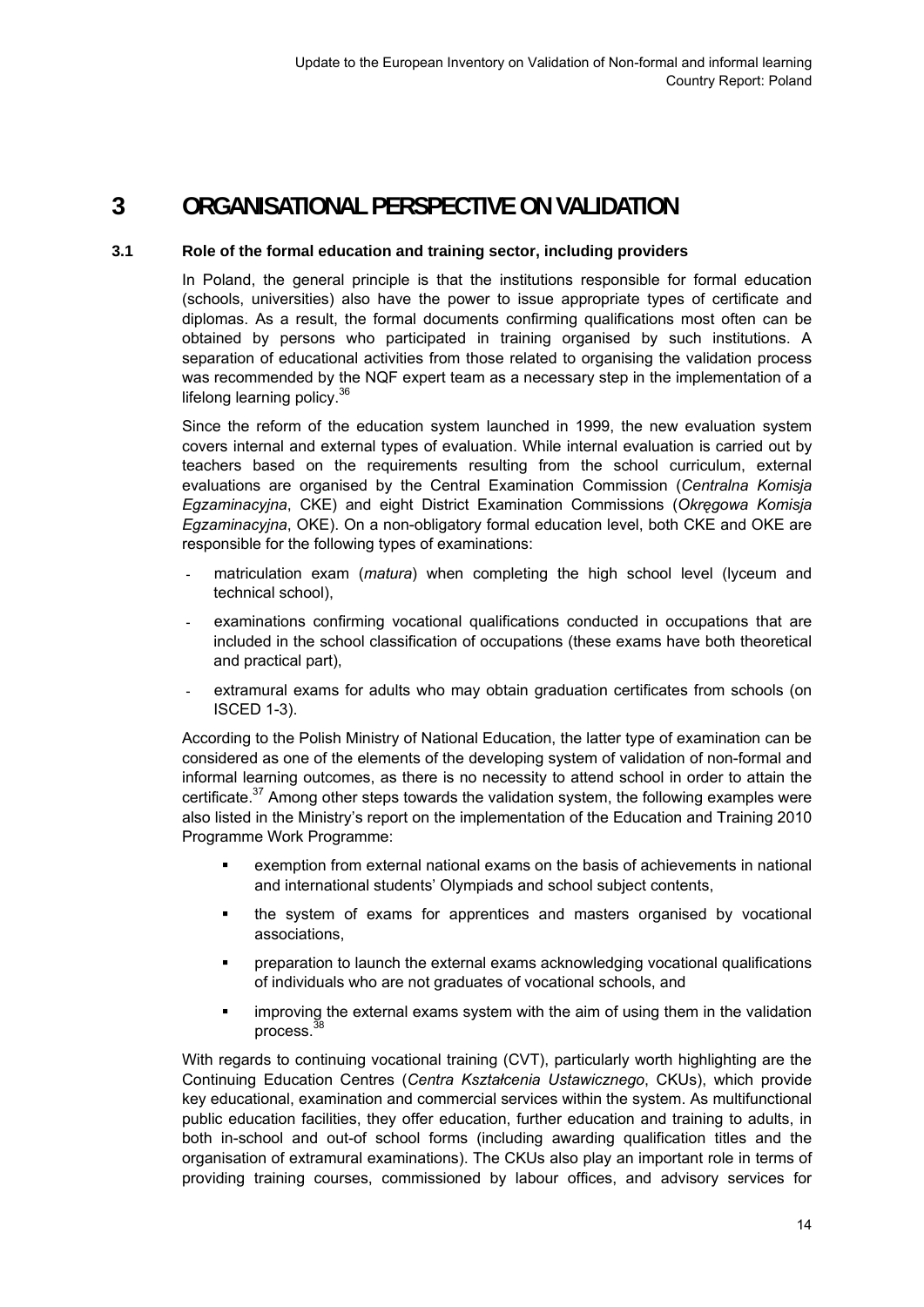teachers and trainers involved in adult education, as well as in preparing and implementing modern curricula and methods in adult education.<sup>39</sup> Alongside CKUs, Vocational Training Centres (*Zakłady Doskonalenia Zawodowego*, ZDZs) and Practical Training Centres (*Centra Kształcenia Zawodowego*, CKPs) can organise and provide continuing education on a regular daily basis, in the extramural form and as distance learning. In 2008, there were 136 Continuing Education Centres, 137 Practical Training Centres and 24 Vocational Training Centres operating all over the country, all of which could apply for accreditation from relevant school inspectorate having fulfilled requirements specified in the Education System Act (Art.68b).<sup>40</sup>

#### **3.2 Role of existing information, advice and guidance networks / institutions**

Information about the process of validation of non-formal and informal learning at the current stage is scarce and the discussion on the issue remains limited to a narrow group of specialists and educators. It is still a new element in the Polish educational reality that will require wide dissemination. The validation system should be interrelated with the vocational guidance and information structures, which might become a challenge for vocational advisers in the future.

#### **3.3 Validation in the private sector and the role of private sector actors**

One of the long-established practices of validation and recognition of non-formal and informal learning in private sectors in Poland is the training and examination for craftsmen and candidates for particular certificates in craftsmanship. The 1989 Crafts Act (OJ 1989, No. 17, item 92 with subsequent amendments) stipulates the conditions for carrying out examinations for craftsmen for the certificate of apprentice and foreman in crafts, which is recognised by employers and State administration at a national level. These examinations can be taken by both young people who have completed vocational education and training in crafts, and adults wishing to validate their knowledge and skills acquired through work and theoretical training (the latter must have as a minimum a general education certificate at ISCED level 1).<sup>41</sup> The openness and accessibility of this track of examination for these two groups make it different from exams carried out by OKE and correspond in a way to validation of informal and non-formal learning.

Also, in the case of certain occupations (e.g. security worker, engineers and technical staff in the electrical power sector, work safety and hygiene technicians and officers), responsibility for validation is delegated to the relevant sectoral bodies and professional associations. They issue and deliver state-recognised certificates following training and examinations organised within the respective occupation or craft.<sup>42</sup> Furthermore, in some industries, special standards are set and work-based learning courses are easily recognised by other enterprises across the sector (e.g. in banking or construction sector).

The certification system of the Polish Welding Institute of Excellence can be used as an example of a non-formal certificate issued within the private sector. It is described in the box below.

### The certification system of the Polish Welding Institute of Excellence (INSPAW) in Gliwice<sup>43</sup>

Established in 1945, the Polish Welding Institute (*Instytut Spawalnictwa*) is a leading and key welding research and development centre in Poland. It has a long-standing activity, specialising in welding technology and coordinated numerous R&D projects.

The Certification Centre, separated from the Institute's structure, is a body dealing with the certification/qualification of welding personnel. The Institute issues diplomas, which cover the following categories: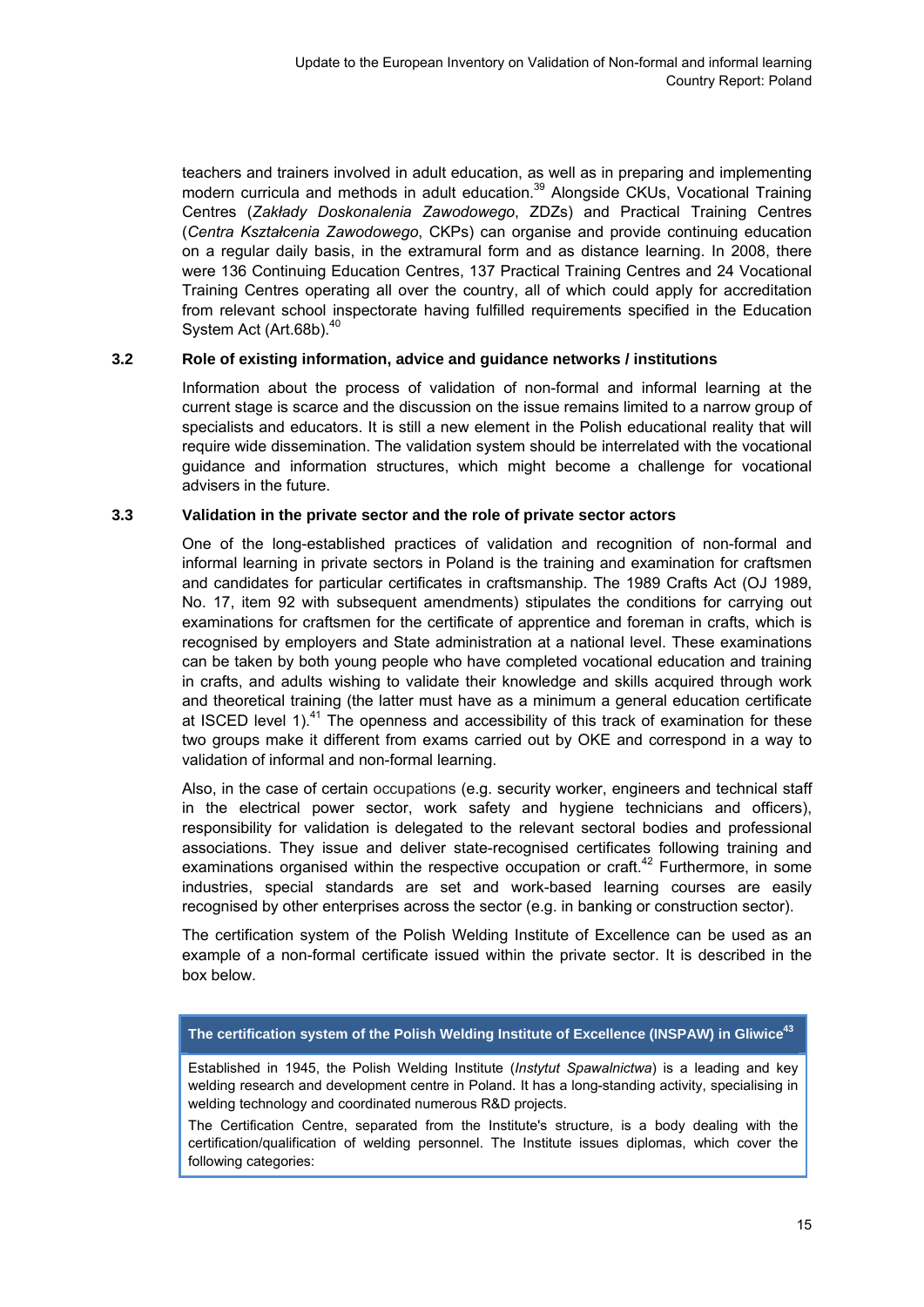#### The certification system of the Polish Welding Institute of Excellence (INSPAW) in Gliwice<sup>43</sup>

- International/European Welding Engineer,
- International/European Welding Technologist,
- **International Welding Inspector,**
- International/European Welding Specialist,
- International/European Welding Practitioner
- European Welder.

Also, certificates of competence with specified expiry dates have been introduced. "Certificate of Welder" is a certificate of competence for welders. The Centre is also accredited by the PCA for issuing certificates of competence in methods of testing, such as visual inspection, penetrant inspection, magnetic particle inspection, radiographic examination, and ultrasonic testing.

The Institute issues diplomas and certificates (outside the formal education system) listed above. Persons who have received the certificates have a license to practice in Poland and abroad. In 2009, approximately 300 diplomas were issued together with 100 new certificates for welding personnel and 910 certifications for NDT personnel.

The Certification Centre is accredited by:

- the Polish Centre for Accreditation (PCA),
- the European Welding Federation (EWF), which offers international training and qualifications in welding, and
- the International Institute of Welding (IIW).

The list of certificates obtained by the Certification Centre is available at: http://www.is.gliwice.pl/oferta\_cert\_certyfikaty.php

The Certification Centre has quality systems implemented according to the following norms: PN-EN 45011:2000, BS EN 45012:2000, ISO / IEC 17024:2004. Validation is systematically carried out by units of the PCA, EWF, IIW. The certification activity of the Centre is overseen by the Managing Board. It is comprised of the representatives of the industry, universities, trade associations, technical organizations and the International Authorization Council (15 people).

In general, the private sector shows a high level of interest in the implementation of the validation system. It is perceived by entrepreneurs as the opportunity to enhance the occupational mobility of workers and to reduce costs associated with attracting qualified personnel. Entities associating employers from various sectors have declared their readiness to engage in systemic validation projects funded from external sources. It is expected that over time strong Chambers of Commerce will make attempts to implement validation so as to verify both the specialist (unique) as well as most common or expected skills. Also, business entities functioning within national corporations, holdings, and institutions operating on international markets will adapt different solutions applied abroad to their own needs. At present, it is mainly training institutions which act as initiators of validation testing.

#### **3.4 Validation in the third sector and the role of third sector actors**

The third sector in Poland is rather active in taking the initiative towards the validation of informal and non-formal learning. One of the reasons for this is that many nongovernmental organisations, associations and societies (e.g. Polish Red Cross, Union of Polish Scouts, Caritas, voluntary workers organisations, houses of culture, associations 'Open doors', 'Semper Avanti', 'Tratwa') offer their membership and beneficiaries the possibility of learning by doing and other forms of informal and non-formal learning. In particular, activities in the framework of charity, voluntary work and in other forms of practical experience grant possibilities to attain a set of entirely new competences and knowledge, and the workers are particularly interested in their validation.<sup>44</sup>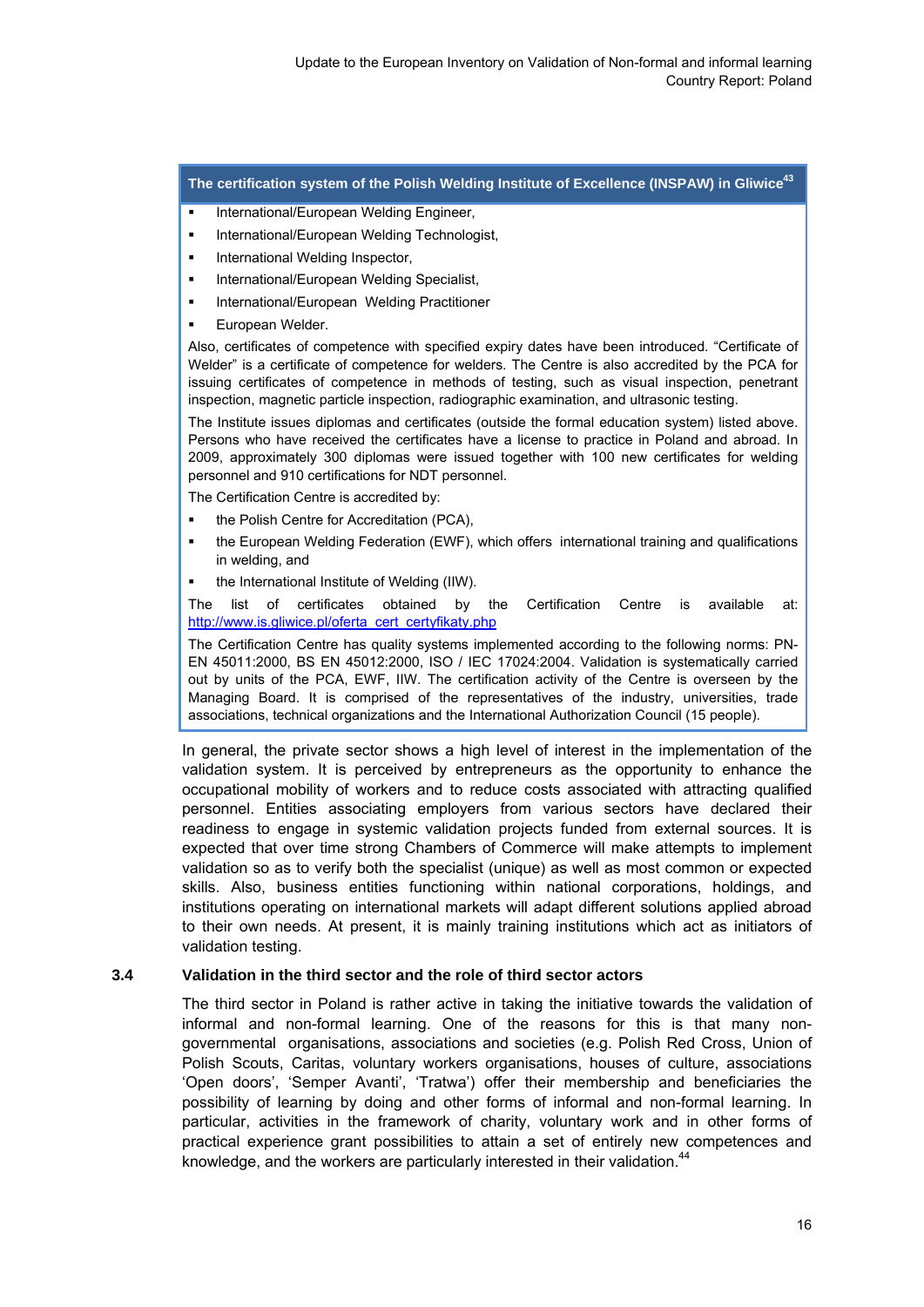There are various certificates offered by third sector organisations (e.g. in voluntary work), however, they are not official and thus not recognised by the state. Voluntary experience has only recently started to become recognised and promoted in schools and universities on an individual basis. Among the main bodies that specialise in providing training for volunteers are the Volunteer Centres in Poland. All Regional Volunteer Centres apply the same standards of work and are linked by mutual commitments, as expressed in the Volunteer's Card (*Karta wolontariusza*). The centres organise sessions for both volunteers and coordinators of volunteering, during which volunteers are familiarised with the concept of volunteering as well as the functioning of Regional Volunteer Centres. Individuals who complete the training for coordinators receive a certificate and are awarded the status of 'Coordinator of volunteers' work'.

There are also other initiatives that include, for instance, the cooperation of representatives from the non-governmental and business sector. The subsequent description of training for unemployed people from Southern Poland organised through the collaboration of a foundation and a development agency offers a good example of such an activity.

#### **" Paramedic occupation - new opportunity for you" Project (2009-2010)45**

"Paramedic occupation - new opportunity for you" is a project targeting persons aged 50+ from Podkarpackie region who are long-term unemployed (over 12 months) and receiving social benefits. Its main aim is the socio-vocational reintegration of 60 people from this group who will have a chance to determine their own career path through individual consultations with a professional vocational advisor.

Apart from 3-day-long integration workshops, the project envisages 132 hours of theoretical training and 176 hours of practical training that should provide project participants with the knowledge and skills necessary to provide paramedic services for the elderly. The training will end with an examination and a certificate. After the completion of training and obtaining the certification, the participants will carry out semi-professional practice in hospitals, nursing homes, and social help centres, where designated persons will supervise the new trainees. These activities are intended to assist them in returning to the labour market and acquiring more selfconfidence.

The comprehensive support offered to the project participants gives them also opportunity for free participation in training and paid semi-professional practice. All participants are provided with protective clothing, footwear, medical examination, insurance, and reimbursement for travel expenses. Also, for vocational practice they will receive a salary (1000 PLN per month) and a bonus for travelling.

The " Paramedic occupation - new opportunity for you" project is being implemented from October 2009 to December 2010 by the Regional Development Agency in Rzeszów in cooperation with the Civic Academy Foundation and it is co-funded by the European Union's European Social Fund.

#### **3.5 Costs to organisations**

There are no studies regarding the costs to organisations in Poland. In general, education at schools where public administration (at any level) is the leading authority is financed from state budgets. Also the external examination is free of charge, although travel costs and accommodation of those undertaking the exam are not subsidised. In the case of private schools, the learners are obliged to pay for the tuition.

As for the training organised by the public employment services (mainly the district labour offices), the beneficiaries of such education are not charged. Likewise, an employer whose staff training is supported by labour offices, does not have to pay the tuition fees, although not all labour offices offer this type of training.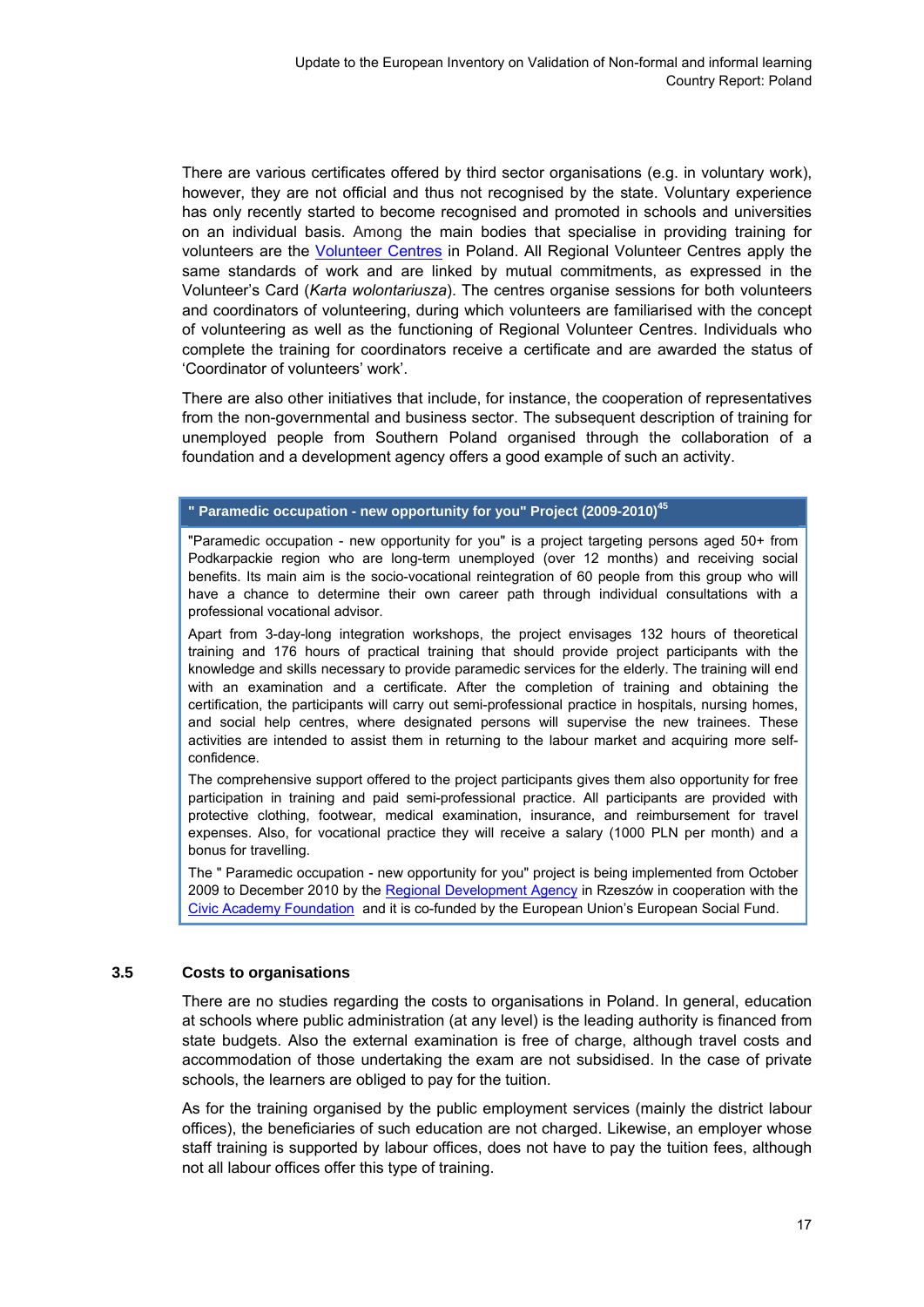Update to the European Inventory on Validation of Non-formal and informal learning Country Report: Poland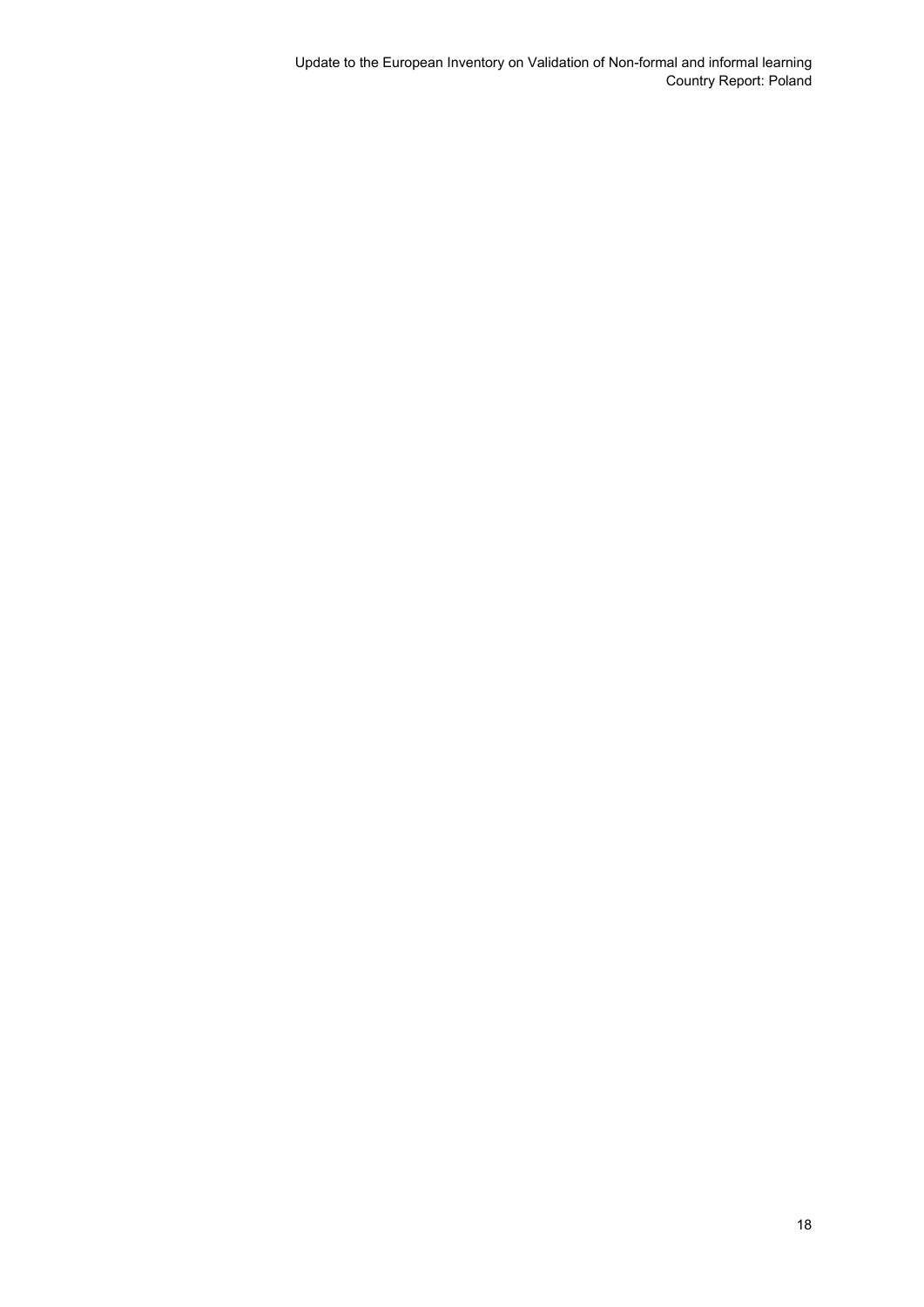## **4 INDIVIDUAL PERSPECTIVE**

### **4.1 Awareness-raising and recruitment**

At a project level (e.g. 'Let's build together' from Olsztyn – see above) the validation process usually addresses a specific group of people with experience in certain areas (e.g. in baking, in gas installation, etc.) and the recruitment process is supported by promotion in the press, radio and television. Yet, direct contacts with potential 'possessors' of specific skills identified by the training institutions operating in the regions are considered as the most important means of raising awareness and recruitment. Hence, long-term functioning of a training company in a local or regional labour market is the most effective form of recruitment or promotion of validation.

#### **4.2 Provision of guidance and support**

Within the school system, each student has the possibility of obtaining additional support from a teacher, a methodical adviser, a psychologist and a professional counsellor. Outside the school system, the only support available is aimed at unemployed people registered at employment offices. In other situations, individuals have to organise guidance and support on their own and with their own funds.

In validation related projects the validation process is preceded by instructions on the procedure, the conditions of recruitment, location and time of a course, and the principles of successful completion. The organiser of the validation process provides also relevant information and instructions related to the exam.

#### **4.3 Costs to individuals**

Outside the school system, education is financed either from funds generated by the project, by the employer or from students' own financial resources (see section 1.2.5).

#### **4.4 Initiatives focused on specific target groups**

The project 'Valid-Info' is an example of an initiative which aims at promoting and validating non-formal and informal learning in the field of integration through work for disadvantaged people. Its key objectives include:

- the recognition of non-formal and informal education in the programmes for continuing training of adults with a particular focus on certain professions;
- the adaptation and transfer of methodologies that have already been tested, especially the German ProfilPASS system<sup>46</sup> (a tool that helps to identify and map non-formal and informal competences).

The project is carried out and financially supported within the framework of the Leonardo da Vinci programme - Transfer of Innovation, and it will run for two years (from 2008 to 2010). It is planned that it will bring the following results: 1) creation of a system based on the ProfilPASS for the validation and promotion of non formal and informal learning; 2) specification of standards for the recognition and validation of those competences; and 3) compilation of the final handbook 'Guidelines, advice, instruments and paths for the evaluation and the recognition of competences gained through non-formal training'.

The final 'Valid-Info' users and beneficiaries are mainly intercultural mediators and people working on the professional integration of people with disabilities, who will be able to recognise and validate their competences acquired through non-formal and informal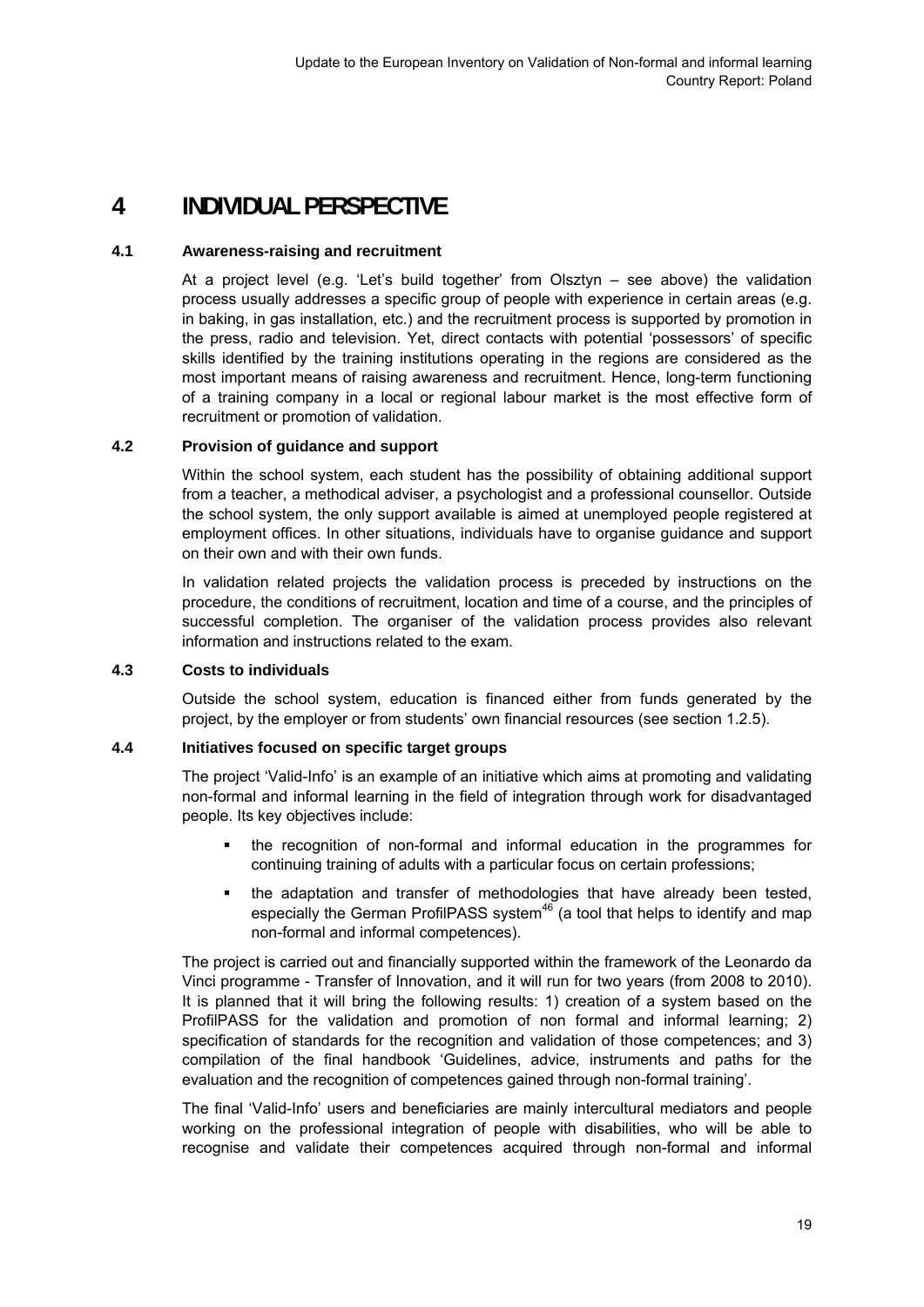training. Also regions, universities and training centres can become the intermediate users of the project.<sup>47</sup>

#### **4.5 Evidence of benefits to individuals**

Building on the experience of the 'Let's build together' project from Olsztyn, it can be said that a key benefit to individuals from participating in a validation initiative is an opportunity to confirm their skills and obtain a certificate without bearing any costs. At the same time, the employers involved in the project had easy access to people who declared their willingness to be employed having successfully validated their competences.

Moreover, the survey carried out throughout the project has shown that the participants were motivated to formally confirm their skills by a range of factors. Among the most important motivations specified by the respondents were: to increase their employment opportunities (35%) and to obtain a certificate (22%).

The evaluation of this project also revealed that the validation of competences acquired through non-formal learning had a positive impact on the self-esteem of its participants and their desire to improve their competences. Accordingly, almost all respondents who participated in the project felt encouraged to undertake further training (98%). It can therefore be concluded that the validation of competences helped to stimulate the need for further education among the participants.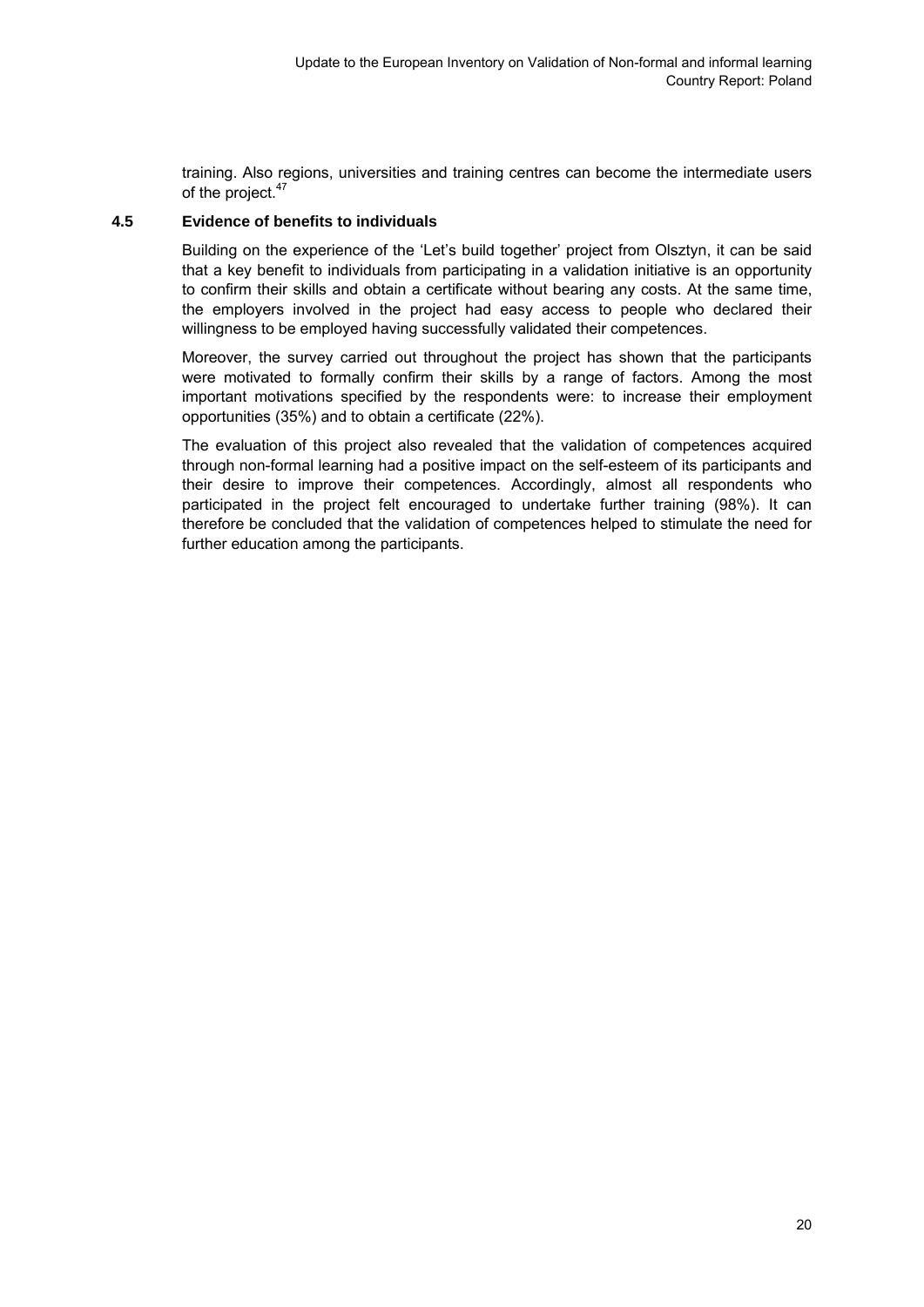## **5 QUALITY ASSURANCE AND EVALUATION**

### **5.1 Quality Assurance Framework**

The problem of quality in validation has so far been treated rather marginally in the literature on the subject. Therefore, the NQF expert team pointed to the need for a complex and extensive nationwide study in the field of validation in formal, non-formal and informal contexts. The main results of such research should include a list and characteristics of credentials (diplomas, certificates, licenses, permissions, etc.) awarded in Poland together with a description of procedures applied during a process of granting them (admission, evaluation, validation, quality assurance). The knowledge gathered through such an initiative should inform the creation of a quality assurance system in all learning areas, which should be a key element of qualification system and a necessary condition for proper and effective implementation of the NQF.

As further noted in a publication illustrating the results achieved in the first, preliminary phase of the project, 'Stocktaking of competences and qualifications for the Polish labour market...' (October 2008 - October 2009), ensuring the quality of the learning outcomes (competences) is also equally crucial from the stakeholders' viewpoint. Here, the three most important measures to ensure quality relate to:

- the credibility of the validation or confirmation of the qualification,
- accreditation and/or other control of education and training institutions, and
- ensuring the quality of the education process and of assessment leading to the recognition of qualifications.

Whilst a culture of quality should be created around these processes, the institutions offering education should also be encouraged to take responsibility for the quality of their collaboration with stakeholders, such as validating, examining and certifying bodies, as well as agencies ensuring the quality of education.<sup>48</sup>

#### **5.2 Quality assurance systems / procedures**

As a result of various validation projects, including those described elsewhere in this report, a methodology for the validation process has already been developed for certain professions, together with corresponding quality requirements to ensure the credibility of the issued certificates. These measures can also be applied to other vocational areas after specifying thematic fields and merits relevant for particular professions. The quality requirements for the process of validating informal competences may result from the compliance with the quality policy applied by a certain institution carrying out the validation process.

For instance, the control over the validation of non-formal competences, and the quality of the validation process in the 'Let's build together' project, was subject to compliance with a set of requirements and levels (see Section 2.5). In addition, throughout the implementation of validation of informal competences, interim analyses of data, collected from various stakeholders (directly and indirectly) involved in shaping the new model, were also carried out (including the views of independent external experts). Ultimately, the quality assessment of the validation service in relation to non-formal competences was aiming to provide comprehensive, accurate and objective information on all indicators that affect the quality of this process and thus serve as a starting point for its permanent improvement in the future.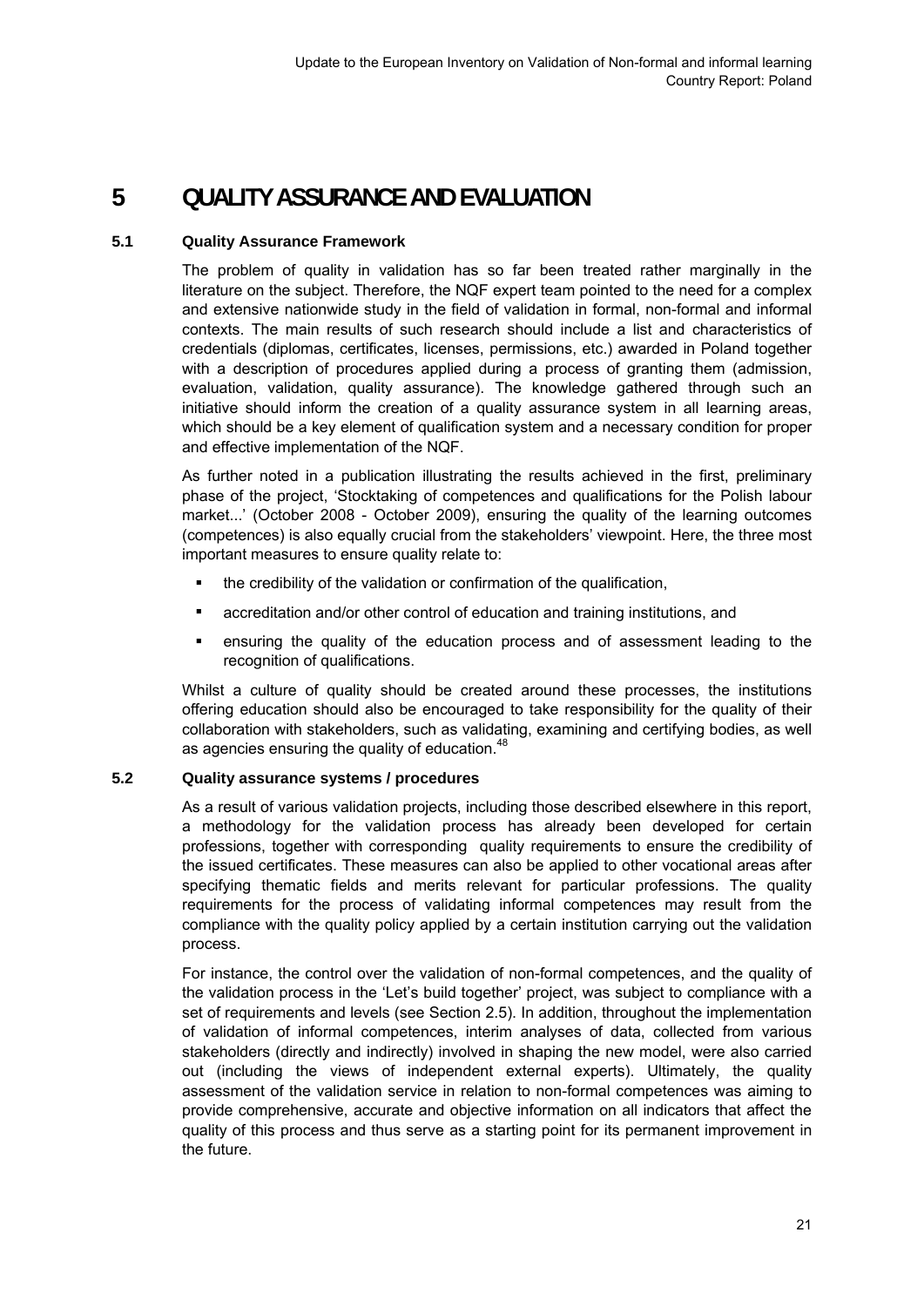Clearly, the standards for validation procedures require further development. The description of quality assurance procedures for validation of competences and awarding qualifications were listed by the NQF expert team as one of the key future activities to be carried out. The separation of training and assessing bodies should be the key principle guiding both validation and the examination process as a whole. It can be assured in various ways through the appliance of validation procedures that ensure the objectivity of the process. This in turn can be achieved by inviting external observers to participate in the Examination Committee; in case of training institutions these could be representatives of employers and other stakeholders.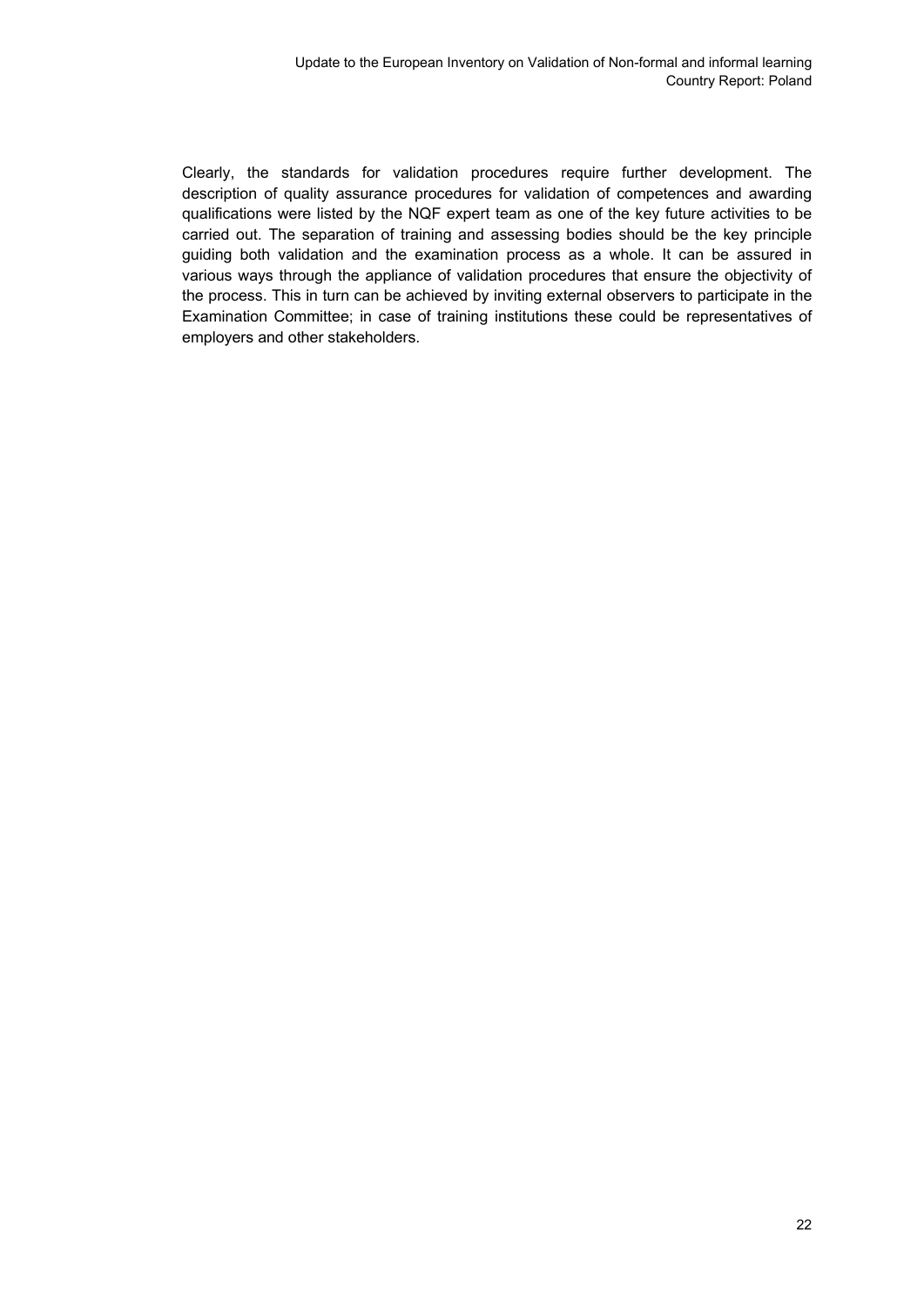# **6 ASSESSMENT METHODS**

### **6.1 Methods used**

The most common validation method applied in Poland represents a mixed approach. It usually consists of an examination in the form of a test of work activity (*próba pracy*), based on checking the practical skills, accompanied by a theoretical part (written or oral examination). Other methods that can be used to validate competences include:

- presenting a portfolio that confirms achievements and documents competences in the field
- **•** providing letters from former employers confirming that during a certain period the employee was involved in a specific activity (documented experience).

Depending on what type of competences are concerned, validation can also take the form of a probationary period.

#### **6.2 Advantages and disadvantages of methods used**

As noted briefly in Section 2.1, it can be difficult for candidates to pass external vocational examinations (*egzamin potwierdzający kwalifikacje zawodowe*) without having attending formal education/training, even for a specialist in a certain profession if he or she did not graduate from vocational school. This is due to the fact that apart from skills and competences related to one's occupation, it is also necessary to have a particular knowledge, e.g. about labour law, to undertake the exam successfully. Hence, a person who is a specialist in a certain profession, but has not finished relevant courses or school, still cannot confirm his or her specific knowledge and skills with an appropriate document.

For comparison, it is worth mentioning also that in validation projects for persons who have acquired skills through work experience, the theoretical test caused more difficulties than the practical examination part. As confirmed by the Olsztyn project participants, the performance of practical tasks for more than half of the examinees (54%) was considered to be easy or very easy. On the other hand, the theory test was evaluated as easy by only 38% of respondents and the majority (55%) perceived it as being difficult.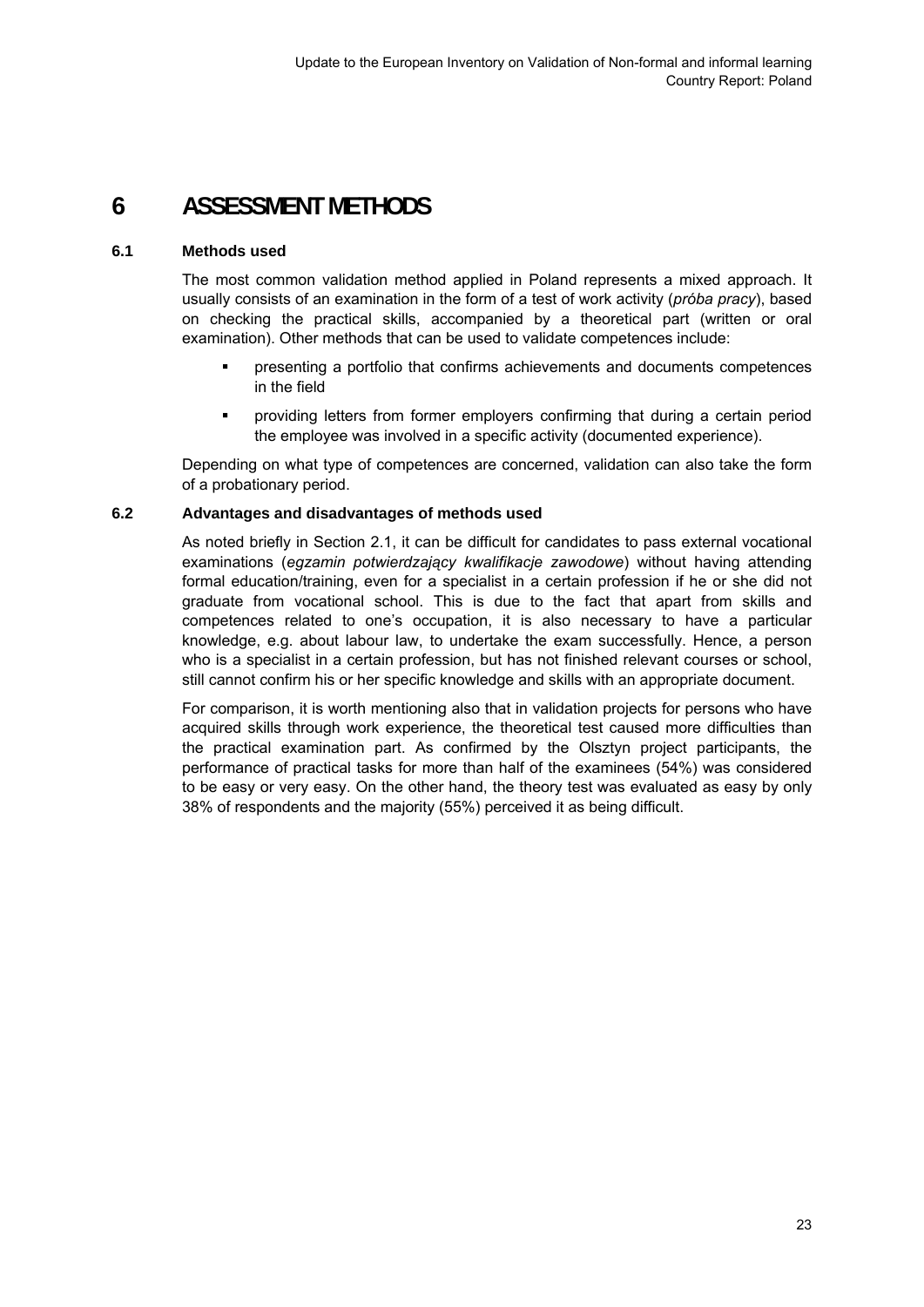# **7 VALIDATION PRACTITIONERS**

Outside of general education, particularly in the field of 'regulated occupations', which have their conditions specified in the legal acts, it is necessary to hold a relevant entitlement (specific for various professions) to become a member of an examination committee. For instance, the information about training for people who would like to obtain a driving licence for a tram can be found in the Regulation of the Minister of Infrastructure of 27 October 2005 on the training, examination and certification for vehicle drivers, instructors and examiners<sup>49</sup>

In the case of projects for validation of non-formal competences, the organisational support for the process can be provided by experienced trainers from organisations where adult and youth education is a statutory activity. The examination committees usually consist of respected experts and professionals from the industry, long-time practitioners, representatives of employers and academia and in the specific field, as well as members of external examination commissions confirming vocational skills through formal education. More specifically, as shown by the 'Let's build together' project, the examination committee members should satisfy the following requirements and possess:

- knowledge of qualification standards in the profession,
- knowledge of health and safety regulations, especially with regards to the specificity of the profession,
- knowledge of responsibilities in the workplace on a given position.

In addition to the above, other desired requirements include:

- **•** practical experience in assessing the knowledge,
- **•** practical experience in the profession,
- experience from other examination commissions,
- representing a well-known sectoral, education or training institution that is respected in the labour market.

As for qualification requirements for validation practitioners in the formal education system – who in the future might be involved in validating competences acquired also outside the formal education system – they are specified in the Act of 7 September 1991 on the education system (OJ 2004, No. 257, item 2572 with subsequent amendments). According to article 9c, paragraph 4, a person who wants to become an examiner who conducts an examination confirming vocational qualifications should:

- be a representative of employers or an employers' organisation or professional association or local government;
- have qualifications required for the apprenticeship instructor and a minimum of three years of experience in the examined profession;
- meet the conditions set out in article 19, paragraph 10. 5, points 2-4 of the Act of 26 January 1982 on the Teacher's Charter (e.g. full legal capacity and public rights, no pending criminal or disciplinary proceedings or incapacitation, not punished for an intentionally committed crime);
- successfully finish a training course for examiners, organised by a District Examination Commission, completed with the knowledge of the principles for conducting and evaluating tests and exams.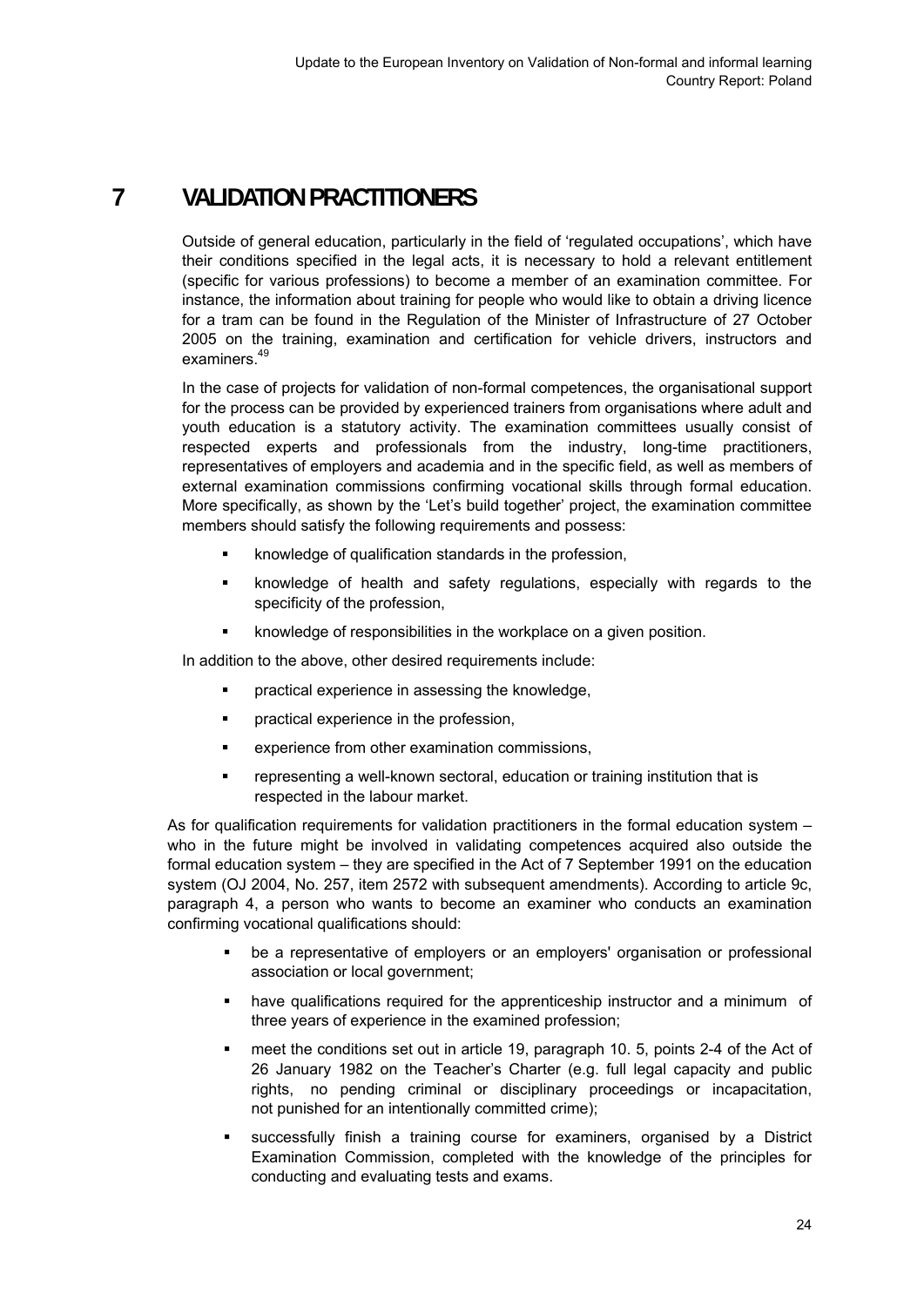### **8 BIBLIOGRAPHY**

### *Literature:*

Brejnak, A., Kulińska, J., Strojna, E. (2009) The use of qualification standards in the labour market services. Guidebook for employees of public employment services (*Wykorzystanie standardów kwalifikacji zawodowych w usługach rynku pracy. Poradnik dla pracowników publicznych służb zatrudnienia.* Ministry of Labour and Social Policy, Labour Market Department, Warsaw. Internet:

http://www.psz.praca.gov.pl/ files /publikacje/100406 wykorzystanie.pdf

Cedefop (2009) The dynamics of qualifications: defining and renewing occupational and educational standards, Cedefop panorama series. Internet: http://www.cedefop.europa.eu/etv/Upload/Information\_resources/Bookshop/556/5195\_en.pf

Cedefop (2008) Poland: Overview of the Vocational Education and Training System, eKnowVet – Thematic Overviews. Internet: http://www.cedefop.europa.eu/etv/Information\_resources/NationalVet/

Diagnosis of the Poland 2030 Report. Internet: http://www.mlodziez.org.pl/s/p/aktualnosci/45/455/Stanislaw\_Drzazdzewski\_3.pdf

Drogosz-Zabłocka, E. et al. (2003) VET in Poland. National Report. National Observatory. Internet: http://www.standardyiszkolenia.praca.gov.pl/

Drozd, A. (2007) A European inventory on validation of non-formal and informal learning: Poland, ECOTEC Research & Consulting Ltd.

European and National Qualifications Framework: basic information. Information brochure on the National Qualifications Framework. Internet: http://www.krk.org.pl/pl/publikacje2

GUS (2009) Adult education, Labour and Living Conditions Division, Warsaw. Internet: http://www.stat.gov.pl/gus/5840\_5759\_PLK\_HTML.htm

GUS (2009) The economic activity of Poland's population. II quarter, Warsaw.

GUS (2004) Ksztatcenie ustawiczne 2003 (Continuing education 2003), Warsaw.

Kwiatkowski, S.M.; Symela, K. (2001) Standardy kwalifikacji zawodowych. Instytut Badań Edukacyjnych, Warszawa.

Krawczyński, C. (2008) Validation of non-formal competences acquired through work experience. Methodology - procedures – documentation (*Walidacja kompetencji nieformalnych uzyskanych poprzez doświadczenie w pracy. Metodyka - procedury dokumentacja*). In coopeation with Symela, K., Zwiefka, K., Narwojsz, H. EQUAL, Olsztyn, ISBN 978-83-7204-678-9.

Krawczyński, C. (2007) Innovations in adult continuing education - job rotation and validation of competences *(Innowacje w edukacji ustawicznej dorosłych - rotacja pracy i walidacja kompetencji*). Adult Continuing Education No 2, p. 32-43.

Ministry of National Education (2009) The 2009 Polish National Report on the Implementation of the Education and Training 2010 Programme Work Programme. Warsaw. Internet: http://ec.europa.eu/education/lifelong-learningpolicy/doc/natreport09/poland\_en.pdf

Ministry of National Education (2009) European and National Qualifications Frameworks: to obtain more easily, to employ more efficiently, to understand more clearly, to integrate more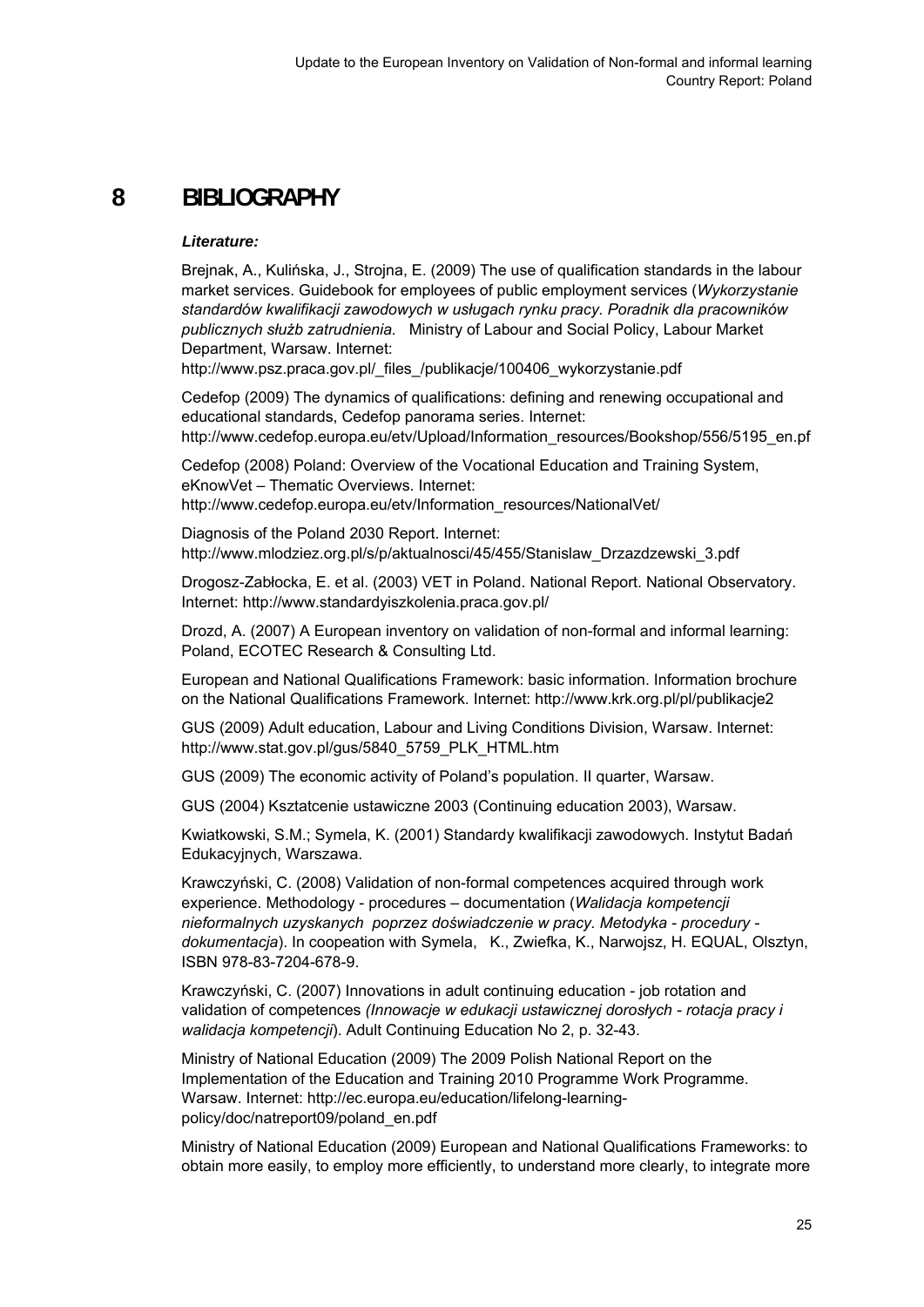fully. Leaflet on European and National Qualifications Frameworks. Internet: http://www.krk.org.pl/pl/publikacje2

Ministry of Education and Sport (2005) Strategy for Development of Education 2007-2013. Internet: http://www.nauka.gov.pl/mein/\_gAllery/16/18/16188/strategia\_2007\_2013.pdf

Ministry of Labour and Social Policy. Report from the second study on the use of national vocational qualification standards. Internet: http://www.mpips.gov.pl/index.php?gid=502&

Poland 2030 Report. Internet: http://www.polska2030.pl/

PRISMA - Centre for Development Studies (2007) Euro-Validation. Lifelong Learning Validation for Sustainable Rural Development – A Good Practice Guide. Internet: http://www.euracademy.org/euro-validation/images/gpg-final%20eng\_low.pdf

Refernet Poland (2009) Poland. VET in Europe – Country Report 2009. Internet: http://libserver.cedefop.europa.eu/vetelib/eu/pub/cedefop/vetreport/2009\_CR\_PL.pdf

ReferNet (2009) Notatka informacyjna - Kształcenie dorosłych (Adult education – a memorandum), Central Statistical Office (GUS), Warszawa.

Sitek, M., Sztandar-Sztanderska, U., Woźniak, I. (2009) The concept of empirical studies to analyse the qualifications system In Poland. In 'From the European to the National Qualifications Framework', publication prepared under the project of the Ministry of National Education, 'Stocktaking of competences and qualifications for the Polish labour market and the development of a national qualifications framework'. Internet: http://www.krk.org.pl/pl/publikacje2

Sławiński, S. (2009) Project on tables for key categories of vocational and general descriptors and for higher education. In 'From the European to the National Qualifications Framework', publication prepared under the project of the Ministry of National Education, 'Stocktaking of competences and qualifications for the Polish labour market and the development of a national qualifications framework'. Internet: http://www.krk.org.pl/pl/publikacje2

Sztandar-Sztanderska, U. (2009) Polish Qualifications Framework and the labor market. In 'From the European to the National Qualifications Framework', publication prepared under the project of the Ministry of National Education, 'Stocktaking of competences and qualifications for the Polish labour market and the development of a national qualifications framework'. Internet: http://www.krk.org.pl/pl/publikacje2

Woźniak,W., Frankowicz, M. and Żuber-Zielicz, M. (2009) Validation of learning outcomes outline of the problem. In 'From the European to the National Qualifications Framework', publication prepared under the project of the Ministry of National Education, 'Stocktaking of competences and qualifications for the Polish labour market and the development of a national qualifications framework'. Internet: http://www.krk.org.pl/pl/publikacje2

Woźniak, W. (2009) Validation of learning outcomes acquired outside the formal system, presentation at the conference on the 'Polish NQF in the context of vocational education and training' in Łódź, 14 December. Internet: http://vhost-

116.popsystem.eu/pliki/dokumenty/558\_walidacja\_efektow\_pozaform\_141209.ppt

Wyrozębski, P., Approach to creating curricula based on learning outcomes (*Podejście do tworzenia programów nauczania oparte na efektach kształcenia*), e-mentor, No 3/2009. Internet:

http://www.ementor.edu.pl/30,651,Podejscie\_do\_tworzenia\_programow\_nauczania\_oparte \_na\_ efektach\_ksztalcenia.html